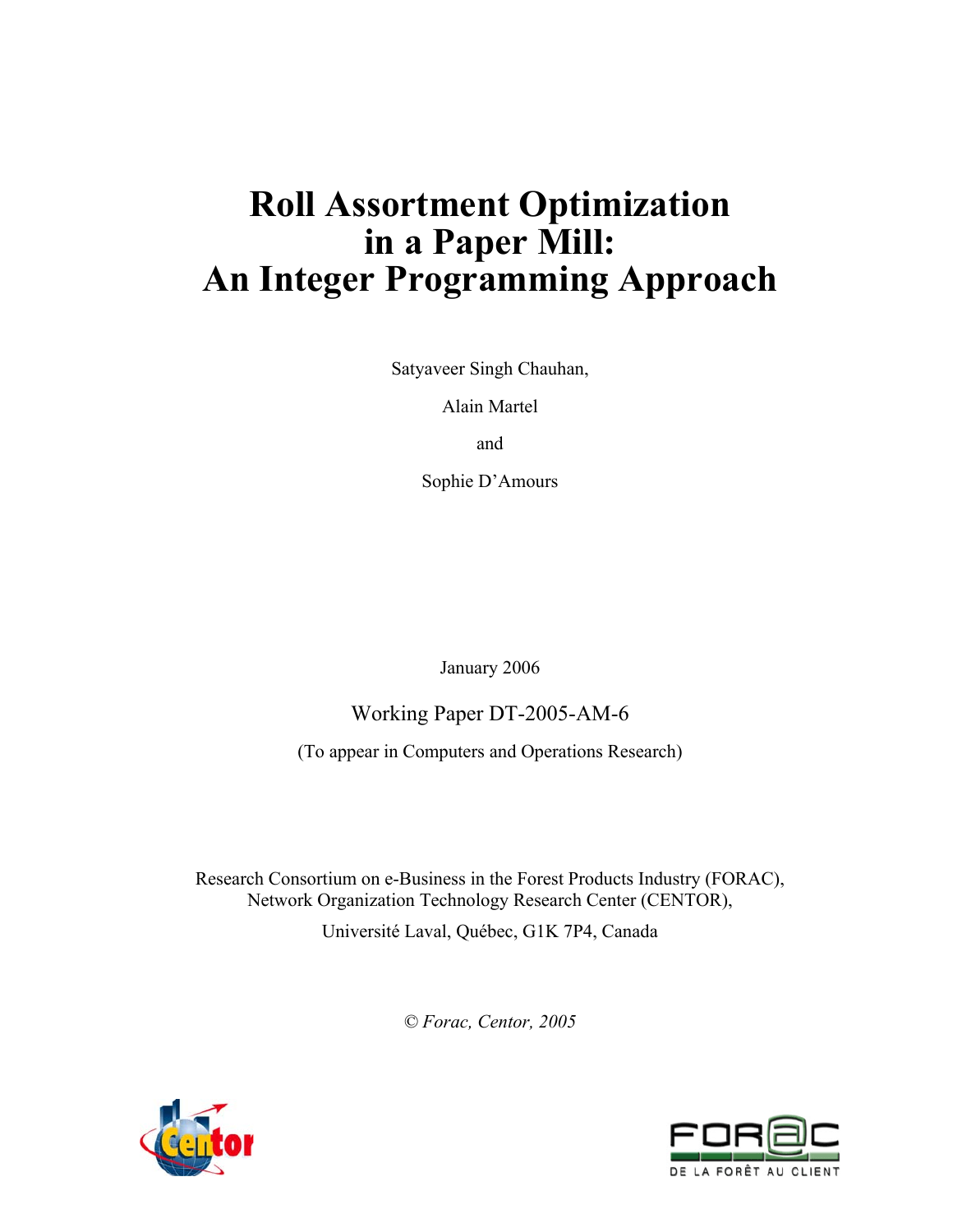### **Roll Assortment Optimization in a Paper Mill: An Integer Programming Approach**

### **S. S. Chauhan, Alain Martel\* and Sophie D'Amour**

FOR@C Research Consortium, Network Organization Technology Research Center (CENTOR), Université Laval, Sainte-Foy, Québec, G1K 7P4, Canada.

Abstract: Fine paper mills produce a variety of paper grades to satisfy demand for a large number of sheeted products. Huge reels of different paper grades are produced on a cyclical basis on paper machines. These reels are then cut into rolls of smaller size which are then either sold as such, or sheeted into finished products in converting plants. A huge number of roll sizes would be required to cut all finished products without trim loss and they cannot all be inventoried. An assortment of rolls is inventoried with the implication that the sheeting operations may yield trim loss. The selection of the assortment of roll sizes to stock and the assignment of these roll sizes to finished products have a significant impact on performances. This paper presents a model to decide the parent roll assortment and assignments to finished products based on these products demand processes, desired service levels, trim loss and inventory holding costs. Risk pooling economies made by assigning several finished products to a given roll size is a fundamental aspect of the problem. The overall model is a binary nonlinear program. Two solution methods are developed: a branch and price algorithm based on column generation and a fast pricing heuristic, and a marginal cost heuristic. The two methods are tested on real data and also on randomly generated problem instances. The approach proposed was implemented by a large pulp and paper company.

**Keywords:** Assortment optimization, risk pooling, paper cutting, integer programming, column generation.

**Acknowledgements:** This project would not have been possible without the collaboration of FOR@C's partners and especially of NSERC and Domtar.

 $\overline{a}$ 

<sup>\*</sup> Corresponding author e-mail: alain.martel@centor.ulaval.ca.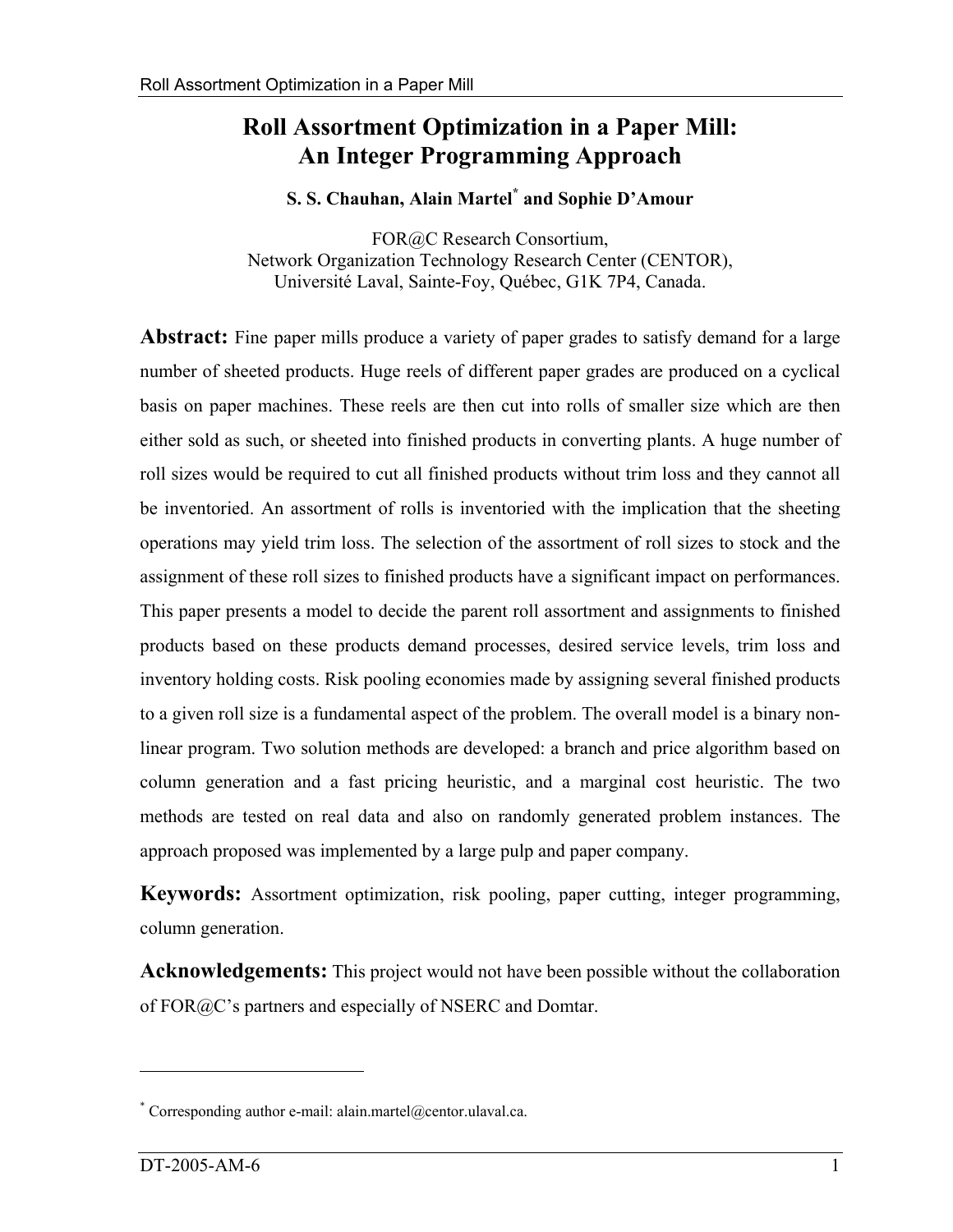### **1. Introduction**

Production planning in the fine paper industry is extremely difficult because a huge variety of finished paper products is demanded by customers. Generally, the fine paper making process involves the following two major stages:

- 1. Fixed width *reels* of a given paper grade*,* also referred to as *jumbo rolls*, are produced on paper machines in a paper mill. These reels are then cut into several *rolls* of smaller diameters and widths on a winder. Some of the rolls produced are sold directly to customers.
- 2. A significant part of the rolls produced in the paper mill are transformed into cutsheet finished products on sheeters in a converting plant, which may generate some trim loss. The rolls sheeted into finished products are known as *parent rolls*. In order to respond quickly to customer demands, an inventory of parent rolls may be kept at the converting plant.

Note that the paper mill and the converting plant are not necessarily located on the same site.

In this work we concentrate on the fulfillment of demand for cut-sheet paper products such as copy, offset, designer and packaging paper. This problem is complex due to the huge number of sheet dimensions demanded and to the stochastic nature of demands. The objective is to improve yield and customer service levels at the lowest possible cost. Paper machines operate in production cycles (commonly called production campaigns) and the length of a cycle can be a week or two. During a production cycle a machine produces several paper grades in a given sequence but the production quantity for a grade is based on external and internal roll orders. Considering this, three different order penetration points can be adopted in fine paper supply chains (Lehtonen and Holmström, 1998; Hameri and Nikkola, 2001), namely: Make-to-order (MTO), Sheet-to-order (STO) and Make-to-stock (MTS).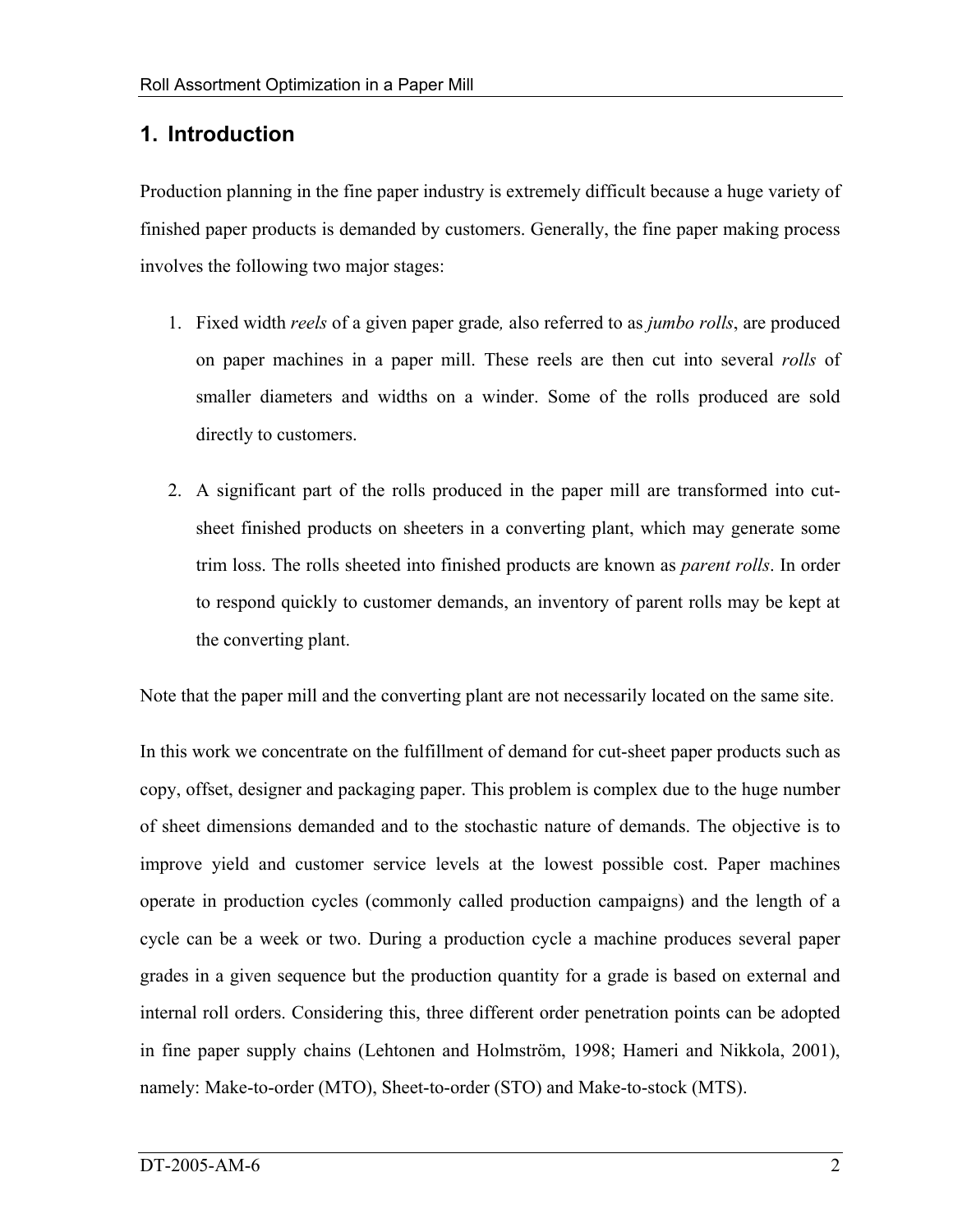Under a MTO strategy, cut-sheet customer orders for a given paper grade are grouped into predetermined reel cutting patterns and the needed reels are scheduled for production on the paper machines. With this approach no intermediate stock is required and the total delivery lead time is the sum of the paper machine production cycle, the paper cutting times and the transportation time. This approach is very cost effective as inventory costs are minimal and trim costs can be minimized using an appropriate two-phase cutting stock problem algorithm; but it is appropriate only if customers are prepared to wait. Integrated scheduling and cutting approaches for the problem are proposed by Keskinocak et al. (2002) and by Correira et al. (2004). Roll cutting models particularly suited for the paper industry are presented by Goulimis (1990), Sweeney and Haessler (1990) and Westerlund et al. (1998). The MTO strategy is most suitable in the case of deterministic demands, particularly if it takes the form of large orders, which is frequent for rolls but relatively rare for sheets (Hameri and Nikkola, 2001).

To address the randomness in cut-sheet demand, safety buffers must be created either by stocking reels, parent rolls, finished products or a combination. Since reels are too huge to stock, this option is not practical. When a parent roll stock is used as a buffer, the paper cutting process is decoupled and finished products are sheeted to order. In order to implement this STO strategy, an assortment of parent roll sizes to stock must be selected and a roll inventory management system must be implemented. When a finished product customer order arrives, adequate parent rolls are taken out of stock and cut to the required size on a sheeter. This generates trim loss and one of the rolls sheeted may not be completely used. The balance of the roll left is known as *overrun*. The advantage of this order penetration strategy is that the delivery lead time is reduced significantly: it now includes only the paper sheeting time and the transportation time, assuming enough stock is available in the parent roll buffer. On the other end, it increases the inventory holding costs and it may increase the trim loss cost. However, in a market where delivery lead times are an order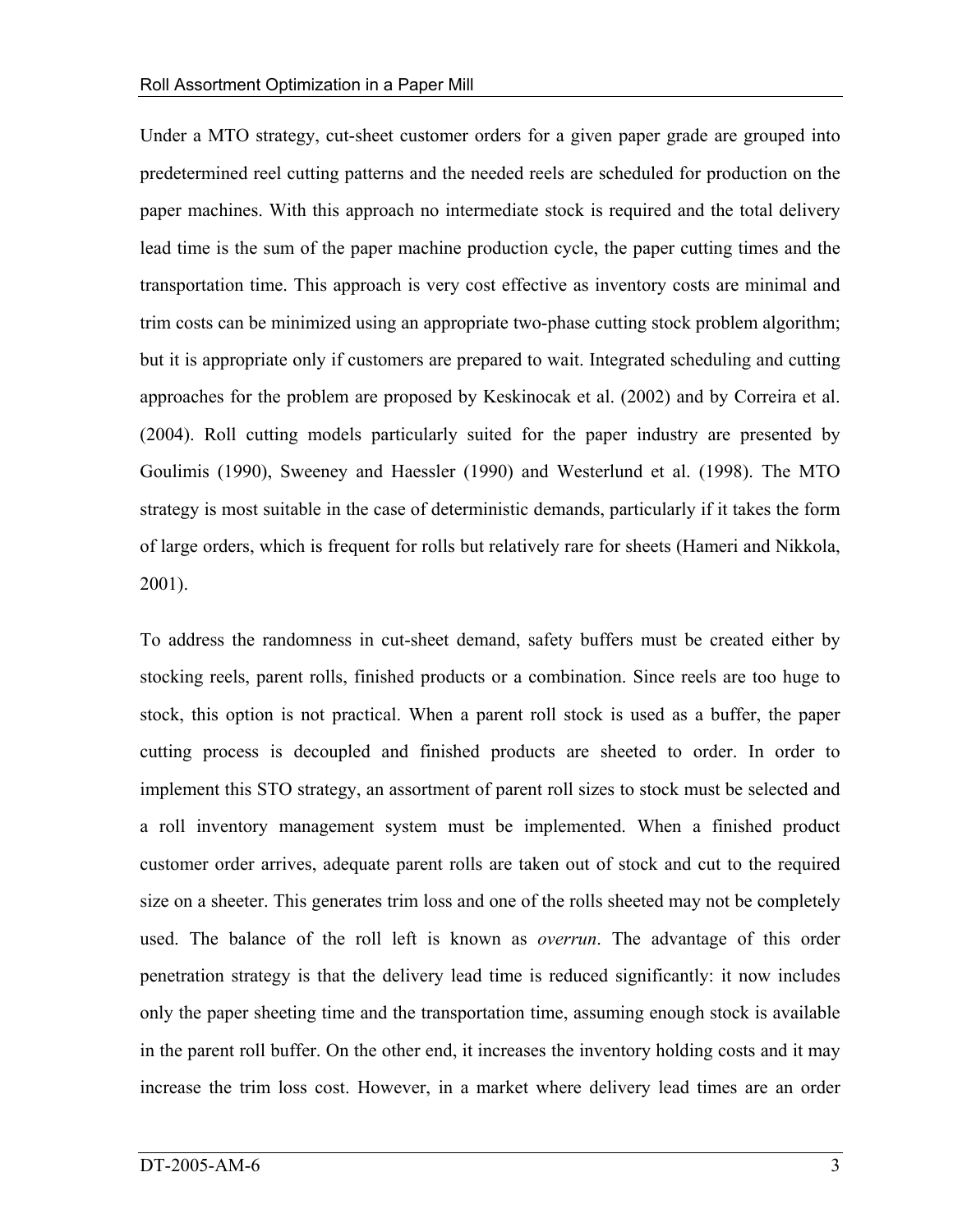winning criterion, this strategy may bring a competitive advantage (Lehtonen and Holmström, 1998).

A third option is a MTS strategy in which buffers are introduced at the finished products stage. This strategy leads to shorter delivery times and superior customer service, but it generates high inventory holding costs. Synchronized planning approaches for this strategy were proposed by Krichagina et al. (1998), for the stochastic demand case, and by Rizk et al. (2005), for the dynamic demand case. Since the unit inventory holding cost is higher for finished products than for parent rolls (because of the value added at the sheeting stage), and since the variance to mean ratio of the finished products demand is much higher than for the parent rolls demand (because of risk pooling), the inventory costs for this strategy can be much higher than for the sheet-to-order strategy. In fact, this strategy should be adopted only when rapid deliveries are required to compete, which is often the case for standardized highvolume cut-sheet paper products (Hameri and Nikkola, 2001). Clearly, in practice, a mix strategy is also possible.



PM: Paper machines W: Winder I: Parent rolls inventory S: Sheeters  $C_R$ : Roll customers  $C_S$ : Sheet customers

**Figure 1: Fine Paper Supply Chain under a Sheet-to-order Strategy** 

Despite its high potential, little work was done on the STO strategy. The fine paper supply chain obtained under this strategy is illustrated in Figure 1. As indicated earlier, in order to implement a STO strategy, the assortment of parent roll sizes to stock in the converting plant must be selected, the parent roll to use to cut each finished product on the sheeters must be specified and a parent roll inventory management system must be implemented. Several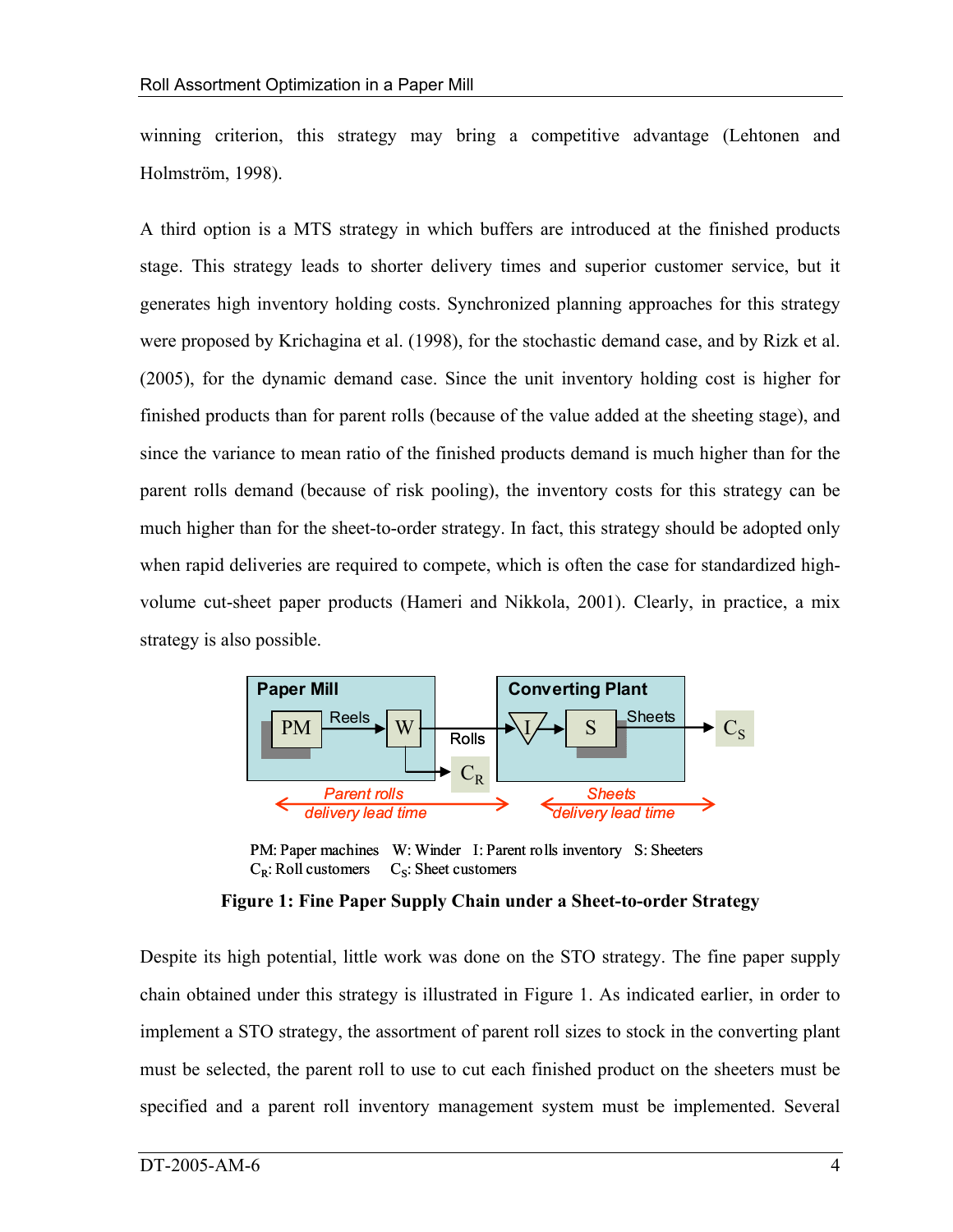hundred finished products may exist and it is assumed that their demand follows independent stationary stochastic processes with known mean and variance. Given this, the demand process for a parent roll is the convolution of the demand of the products it is assigned to, and it is thus also stationary. It is well established in the inventory management literature (Silver *et al.*, 2003) that the inventory of stationary demand products can be managed with periodic review or continuous transaction inventory systems, and that product supply orders can be coordinated or not. All these inventory management systems give rise to two types of inventories, order cycle stocks and safety stocks, and it is current practice to compute them separately. Order cycle stocks depend on procurement lot sizes which are usually optimized with deterministic lot-sizing models. Safety stocks are required to protect against risk during the period of time which elapses between two supply orders and they depend on the variance of the demand process. Under these conditions, which are assumed to prevail in our context, roll sizes assortment and assignment decisions do not have a direct impact on the lot-sizing problem, but they have a significant impact on safety stock calculations because of risk pooling effects.

Consequently, one can rely on the literature for help on how to manage parent roll inventories, but the design problem of selecting the assortment of parent roll sizes to stock, and the assignment of parent rolls to finished products, has not been studied in any dept. This problem can be seen as a bill-of-material design problem. It is evident that the trim obtained when cutting a finished product of a given width depends on the width of the parent rolls from which it is sheeted. Keeping too many parent roll sizes, however, leads to high inventory holding costs. The basic trade-off between waste and inventory performance in a paper mill is discussed in Hameri (1995). The aim of this paper is to propose an optimization model and some efficient heuristics to find a parent roll size assortment, and assignments to finished products, minimizing expected trim and inventory holding costs. One of the solution approach proposed is a branch and price algorithm based on column generation and a fast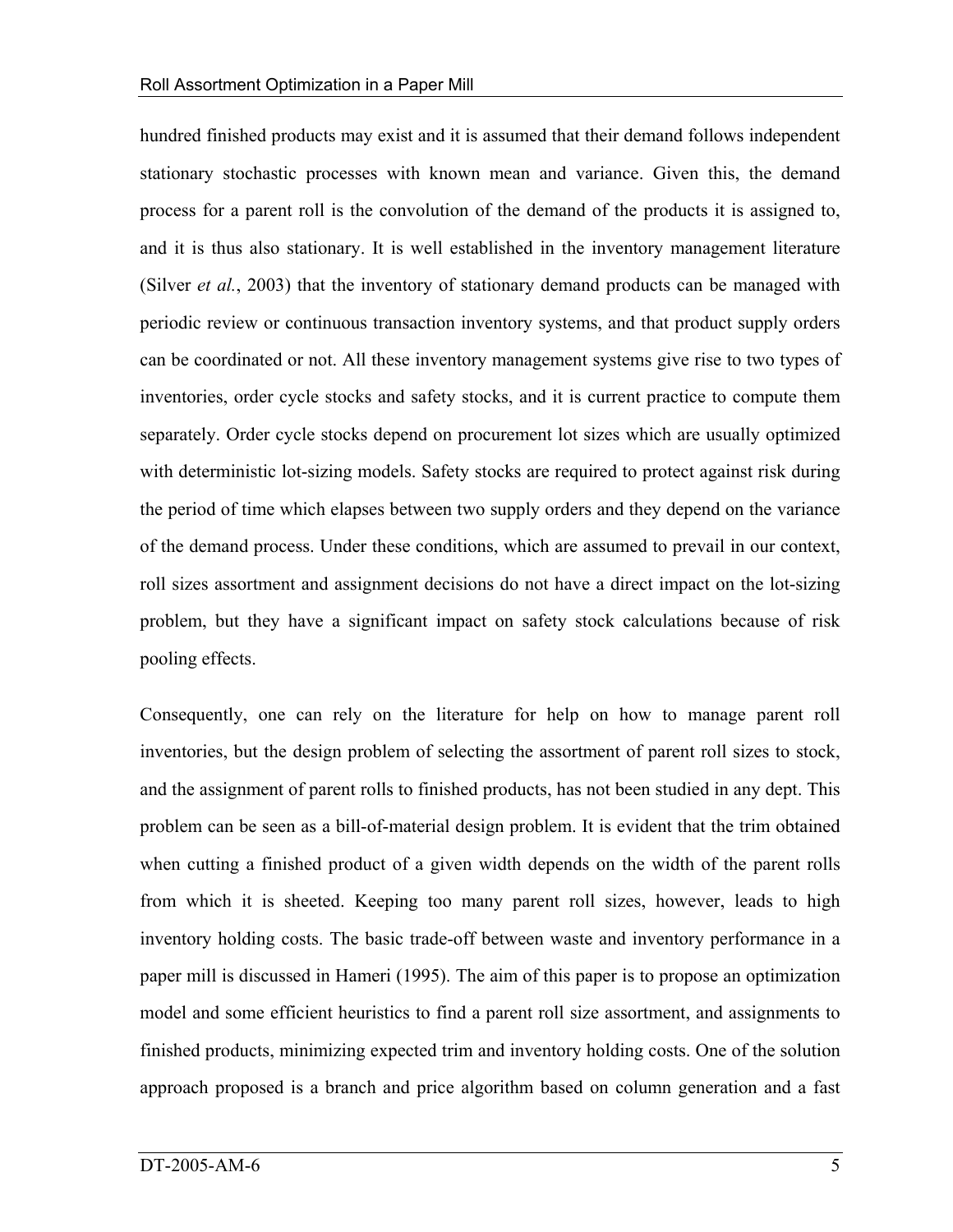pricing heuristic. The second solution method proposed is a greedy marginal cost heuristic. The two methods are tested on real data and also on randomly generated problem instances. The approach proposed was implemented by a large pulp and paper company.

## **2. Problem Definition**

Our problem is to determine the best assortment of parent roll sizes to keep in stock and the parent roll size to use to sheet each type of finished product produced by a converting plant using one or several identical sheeters. In pulp and paper supply chains, the paper machines are usually the bottleneck. Paper companies own several converting plants but external converters can also be used to provide additional capacity if required. The assignment of finished products to converting plants is a tactical decision that precedes the assortment and assignment decisions considered here, so that the converting plant in our problem can be assumed to have enough sheeting capacity to cover all its finished products demand. The parent roll assortment and assignment problem considered is illustrated in Figure 2.



**Figure 2: Potential Assortment and Assignments Graph** 

Let *P* be the set of finished products, *R* be the set of parent rolls which could possibly be stocked. Because of the technical characteristics of sheeters, storage shelf dimensions and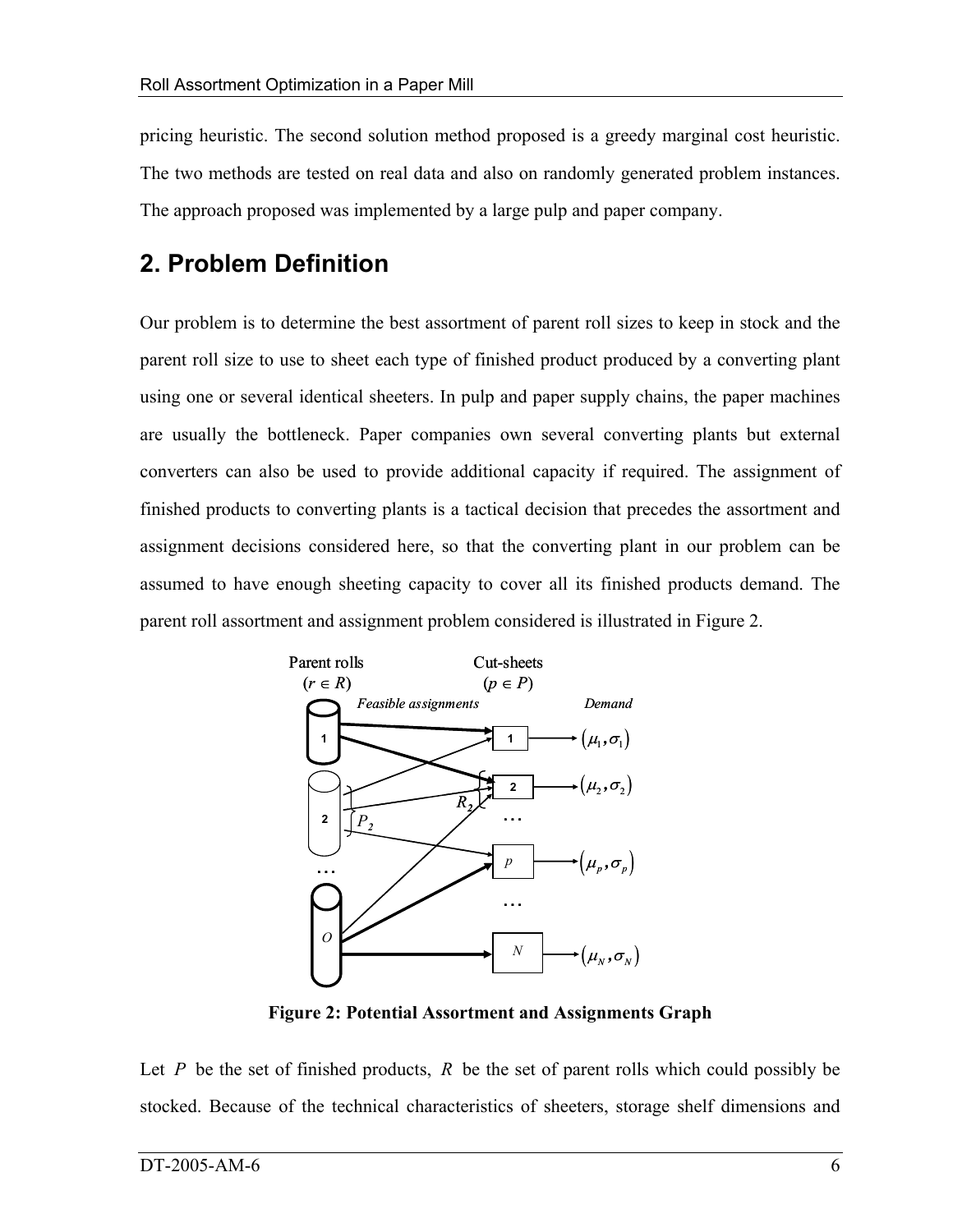mill operations policies, a given finished product  $p \in P$  cannot be cut from any parent roll. Usually, only a few roll diameters (the diameter uniquely defines the unrolled paper length) can be considered and possible roll widths fall between a lower and an upper bound. Let *R p* be the set of parent roll types which could be used to sheet product  $p \in P$ . Then, the set of the rolls which could be stocked is  $R = \bigcup_{p \in P} R_p$ . Note that the sets  $R_p$ ,  $p \in P$ , implicitly define the technical constraints which must be respected. An assortment is a subset of *R* sufficient to sheet all the finished products demanded. An assortment, with feasible roll assignments to finished products, is illustrated with bold arcs and nodes in the graph of Figure 2. Any feasible assortment leads to expected inventory holding and trim loss costs and our objective is to find an assortment minimizing these costs. This warrants a closer examination of the inventory management and waste generation processes for our problem.

Several approaches can be used to compute safety stocks, depending on whether we want to impose a given service level or minimize inventory holding and shortage costs. Since shortage costs are difficult to estimate, it is current in practice to impose a predetermined service level. The service criterion most often used is to require that the probability that there will be no stock-outs during the relevant risk period is at least  $\alpha$ . When this is done, under the additional assumption that the parent roll demand is Normally distributed, the safety stock for parent roll *r* can be computed with the expression  $SS_r = k_\alpha \sqrt{Var_r}$ . In this expression,  $k_a$  is the value of the standardized Normal variate which has probability  $\alpha$  of not being exceeded, and *Var* is the variance of the demand for roll *r* during the risk period. In our case, since production on the paper machines is cyclic, the risk period is equal to the length of a production cycle of the paper grade considered plus the mill-to-converter transportation lead time. It is the expected holding cost of the safety stocks of the parent rolls in the assortment selected that must be taken into account in our optimization problem.

The different types of waste which may be generated when a parent roll is sheeted are illustrated in Figure 3. Note first that a fixed side trim is always lost on both sides of a parent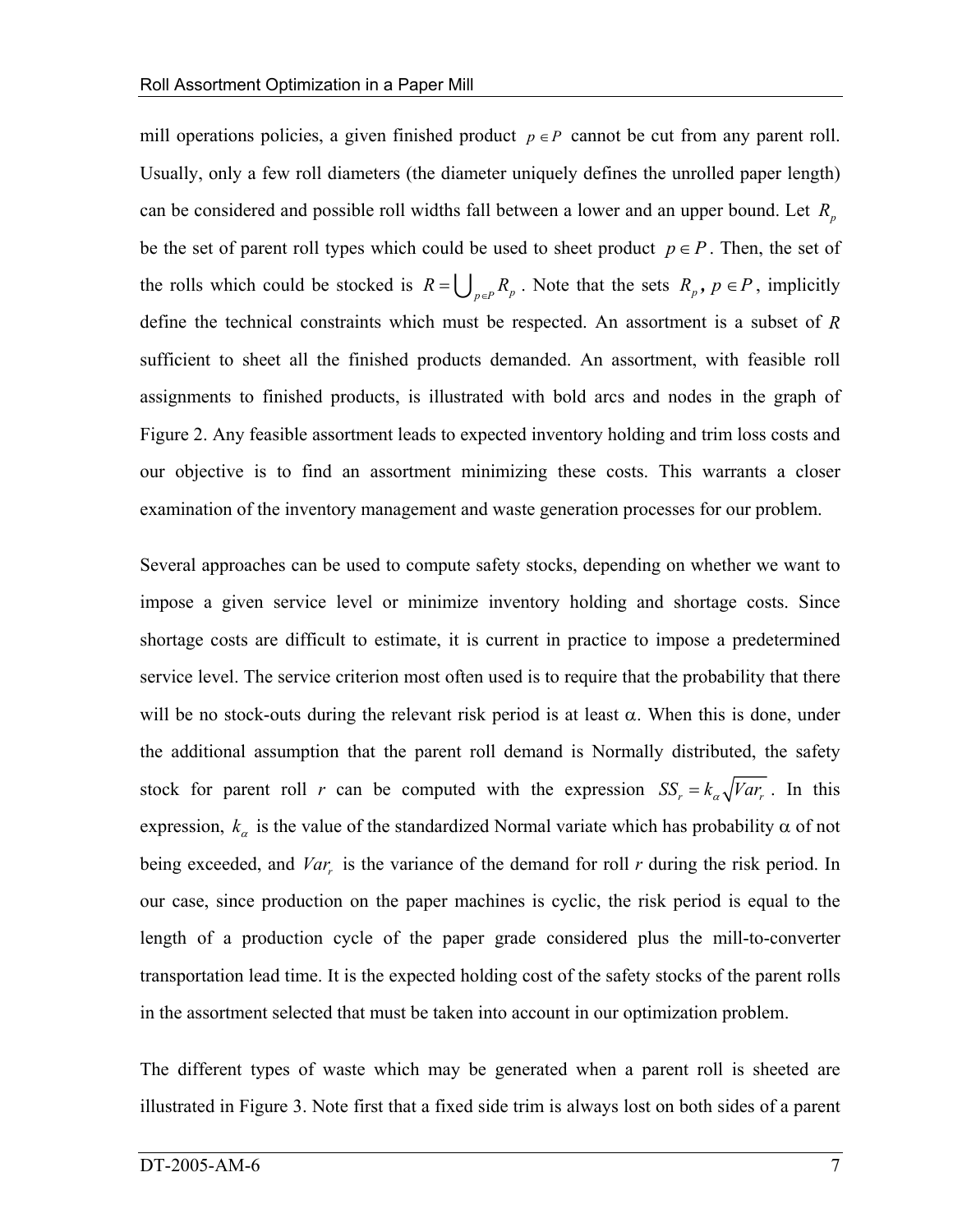roll when it is cut, independently of the cutting pattern used. In addition, if the roll width, net of the fixed trims, is not an exact multiple of the width of the required paper sheets, an additional trim loss is generated. Finally, when a cut-sheet order does not require the sheeting of a complete roll, an overrun is left. In what follows, we assume that the overrun left can always be used to satisfy other customer orders for the same type of paper so that it is not wasted. This implies that only trim loss has to be taken into account in our model. Note however that it is important to include the fixed trims in the waste calculation because they guarantee that the widest feasible roll is always selected. For example, suppose the cut-sheet width is 20 inches, and the fixed trim loss at the sheeter is 2 inches, then using parent rolls of  $(2*20 + 2) = 42$  inches rather than rolls of  $(20 + 2) = 22$  inches leads to less waste for a given order. If the fixed trim was not taken into account, these two options would be equivalent. By including fixed trim, one makes sure that sheeter capacity is not wasted.



**Figure 3: Cut-sheets and Trim for a Parent Roll** 

Given this, when the assignment  $(r, p)$  of a parent roll  $r$  to a finished product  $p$  is considered, it is easy to compute the unit trim loss cost for this assignment. It is customary in the industry to express paper demand and inventories in weight units. Without loss of generality, to simplify the presentation, we assume that weights are measured in pounds. Knowing the weight of a roll and the value of one pound of paper, the unit trim loss cost is obtained directly from the proportion of the roll width lost.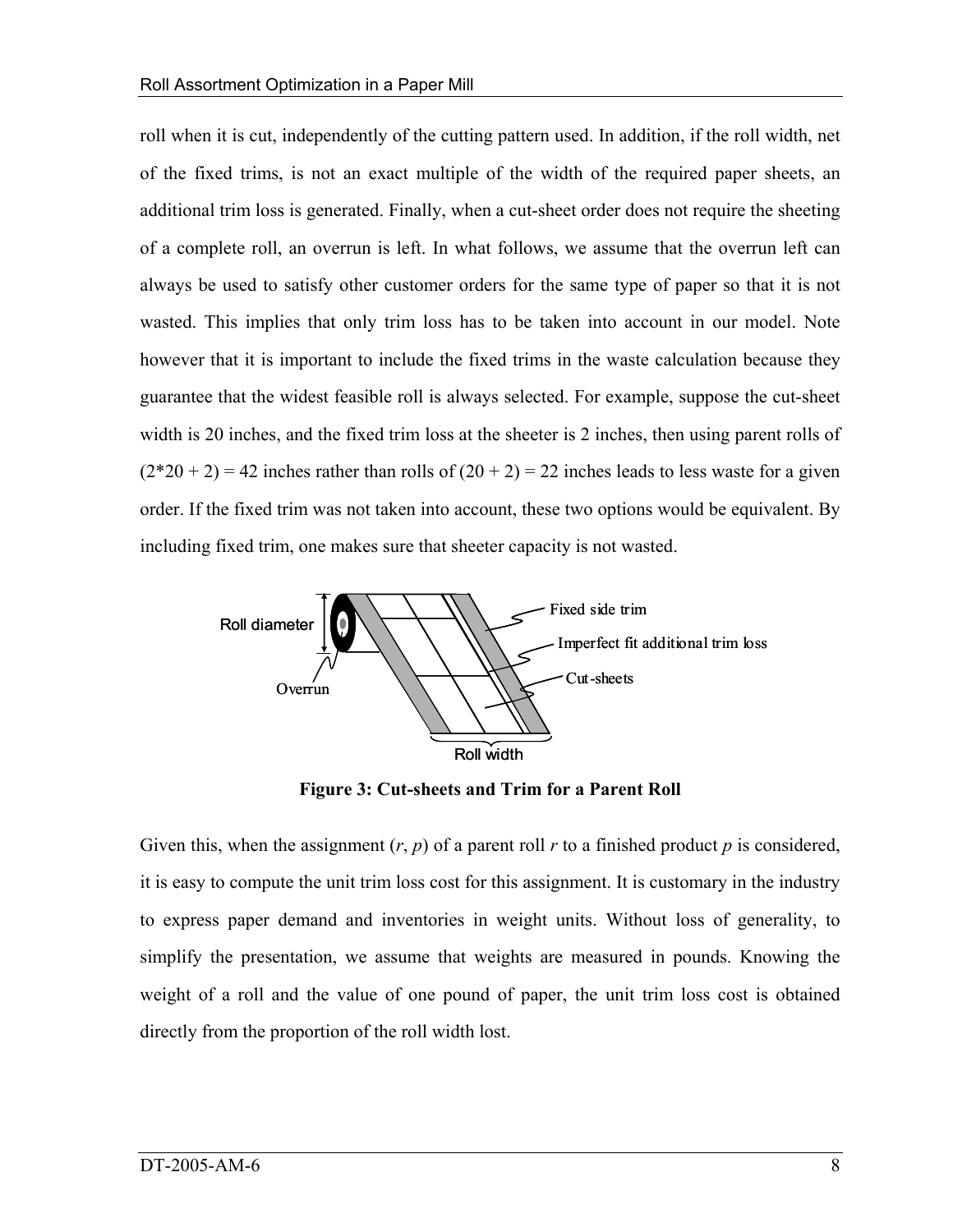## **3. Model Formulation**

Our objective in this work is to define product-roll assignments which minimize expected parent roll inventory holding costs and sheeter trim loss costs. Since the demand processes are stationary, these expected costs can be computed over a period of an arbitrary length. To simplify the presentation, the time period used to formulate the model is the parent rolls delivery lead time.

The following notations are needed to formulate the model:

- *R* : Set of parent rolls ( $r \in R$ ).
- *o* : Total number of parent rolls i.e.  $o = |R|$ .
- *P* : Set of finished products ( $p \in P$ ).
- *n* : Total number of products i.e.  $n = |P|$ .
- *P<sub>r</sub>* : Set of all the finished products that can be cut from roll *r*  $(P_r \subset P)$ .
- *R<sub>p</sub>*: Set of all the parent rolls that can be used to produce finished product  $p$  ( $R_p \subset R$ ).
- *<sup>r</sup> v* : Value of one pound of parent roll *r* paper
- *h<sub>r</sub>* : Inventory holding cost of one pound of parent roll *r* during a delivery lead time, i.e.  $h_r = i\tau v_r$ , where *i* is the annual inventory holding cost rate and  $\tau$  is the delivery lead time in years.
- $f_{rp}$  : Number of pounds of roll *r* paper required to make one pound of finished product *p*, i.e. (parent roll *r* weight)/(weight of the sheets of product *p* cut from roll *r*).
- $c_m$ : Trim loss cost associated to the production of one pound of product *p* with roll *r*, i.e.  $c_{rp} = (f_{rp} - 1)v_r$ .
- $\mu_n$ : Mean product p demand, in pounds, during a delivery lead time.
- $\sigma_p$ : Standard deviation of the demand for product p during a delivery lead time.
- *Var<sub>r</sub>*: Variance of the demand for roll *r* during a delivery lead time.
- $k_{\alpha}$  : (1- $\alpha$ ) percentile of the standardized Normal variate.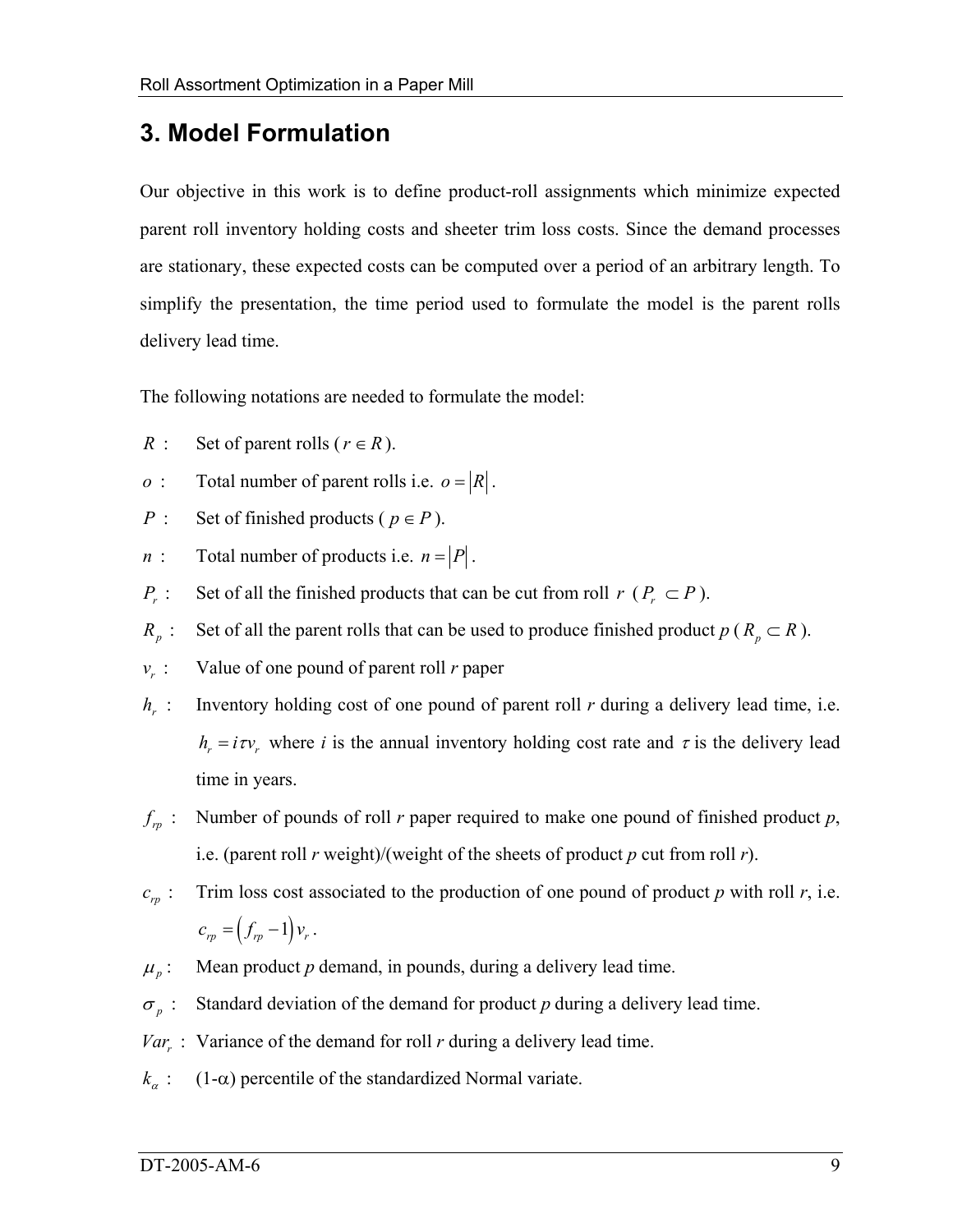$x_{rp}$ : Binary decision variable equal to 1 if roll *r* is selected to make product *p* and to 0 otherwise.

Referring to Figure 2, it is seen that the assignment variables  $x_{rp}$  are associated to the arcs of the potential assortment and assignments graph, and that the problem to solve is a variant of the assignment problem. In order to formulate the objective function, expressions for the expected safety stock costs and trim loss costs during a delivery lead time must be derived. Since the demands for the finished products  $p \in P$  are independent stationary stochastic processes with mean  $\mu_p$  and variance  $\sigma_p^2$ , the mean and variance of the demand for parent roll  $r$ , in pounds, is given by the expressions:

$$
Mn_r = \sum_{p \in P_r} f_{rp} \mu_p x_{rp} \qquad Var_r = \sum_{p \in P_r} f_{rp}^2 \sigma_p^2 x_{rp}
$$

The safety stocks can then be calculated with the expression  $SS_r = k_\alpha \sqrt{Var_r}$ , as indicated before. Note that although this expression requires that the parent roll demand is Normally distributed, since several products are typically made from the same roll, the central limit theorem tells us that this condition will tend to be satisfied even if the demand for individual finished products is not Normally distributed. Note also that the safety stock obtained is expressed in pounds, and thus that it does not necessarily correspond to an integer number of parent rolls. This is normal because of the overrun associated to customer orders and because inventory control parameters can be expressed in pounds and not in rolls.

The calculation of the expected trim loss cost is straightforward. From the previous discussion, it is seen that the problem at hand can be formulated as follows:

$$
Min \sum_{r \in R} (h_r k_\alpha \sqrt{Var_r} + \sum_{p \in P_r} c_{rp} \mu_p x_{rp})
$$
 (P<sub>1</sub>)

subject to

$$
\sum_{r \in R_p} x_{rp} = 1, \ p \in P,
$$
\n<sup>(1)</sup>

$$
Var_r = \sum_{p \in P_r} f_{rp}^2 \sigma_p^2 x_{rp}, \quad r \in R,
$$
\n(2)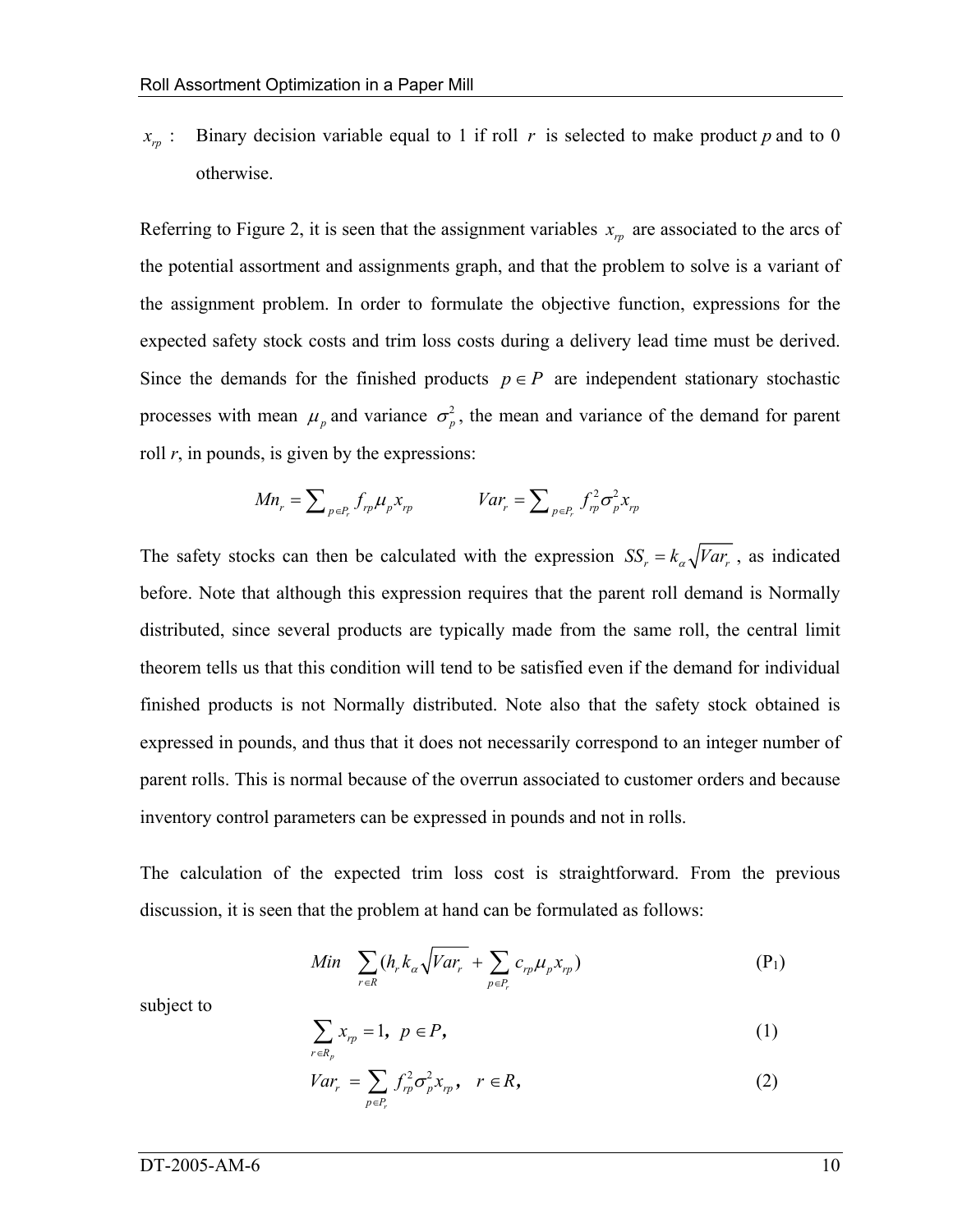$$
x_{r_p} \in \{0,1\}, r \in R, p \in P_r \tag{3}
$$

The objective function of  $P_1$  sums expected inventory holding costs and trim loss costs for every parent roll. Constraints (1) stipulate that every finished product must be associated with one roll only. Constraints (2) compute the variance of the demand of selected rolls from the variance of the demand of their associated products. Constraints (2) can be used to eliminate *Var*, from the model by substituting it in the objective function. The resulting model is a nonlinear integer program which can be difficult to solve for large problem instances.

### **4. Solution Methods**

In this section, we introduce a branch-and-price approach based on column generation to solve large instances of the problem efficiently. To use this approach, problem  $(P_1)$  must first be reformulated as a set partitioning problem. A marginal cost heuristic which is much simpler to implement is also proposed.

#### **4.1 Branch-and-price algorithm**

A parent roll *r* can be used to produce any product  $p \in P_r$  and the total cost associated with this roll is given by the expression:

$$
C_r(x_r) = h_r k_a \sqrt{\sum_{p \in P_r} f_{rp}^2 \sigma_p^2 x_{rp}} + \sum_{p \in P_r} c_{rp} \mu_p x_{rp}
$$
 (4)

where  $x_r$  is the roll *r* assignment vector  $[x_{rp}, p \in P_r]$ . Since  $x_r$  is a binary vector,  $2^{n_r}$   $(n_r = |P_r|)$  assignment vector values can be considered for roll *r*. Let *S<sub>r</sub>* be the index set of all possible assignments for roll *r* and  $\{\hat{x}_r^s, s \in S_r\}$  be the possible assignments vector. The cost of assignment vector *s* for roll *r* is  $C_{sr} = C_r(\hat{x}_r^s)$ . From these observations, it is seen that model (P<sub>1</sub>) can be reformulated as a set partitioning problem. Let  $A_{sr} = [a_{1sr}, a_{2sr}, ..., a_{nsr}]$ , be a *N* dimensional vector (column) with elements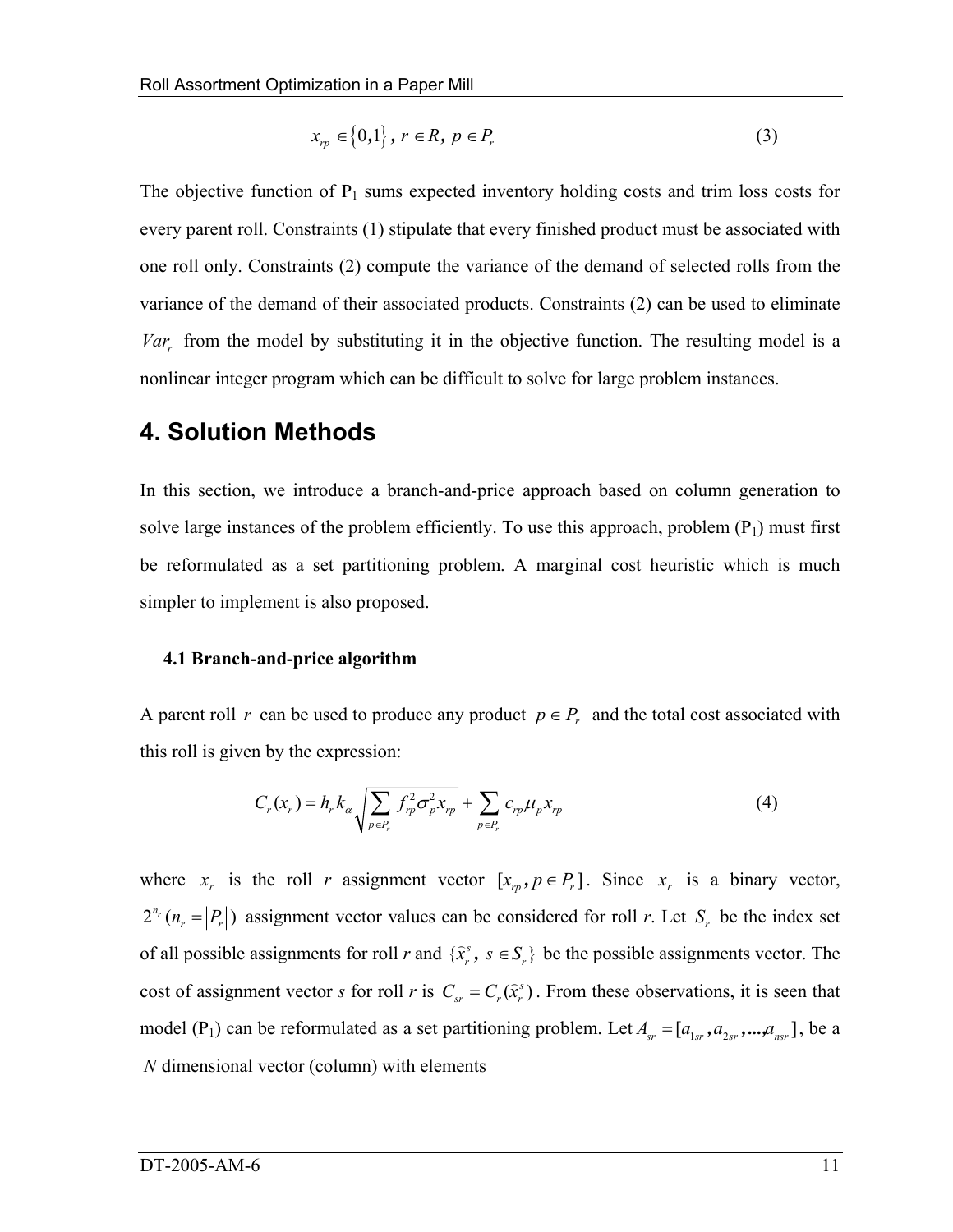$$
a_{psr} = \begin{cases} \hat{x}_{rp}^s & \text{if } p \in P_r \\ 0 & \text{if } p \notin P_r \end{cases}
$$
 (5)

Also, let  $y_{sr}$  be a binary decision variable equal to 1 if assignment *s* is selected for roll *r*, i.e. if column  $A_{sr}$  is selected, and to 0 otherwise. Using this additional notation, model (P<sub>1</sub>) can be reformulated as follow:

$$
Min \sum_{r \in R} \sum_{s \in S_r} C_{sr} y_{sr} \tag{P_2}
$$

subject to:

$$
\sum_{r \in R} \sum_{s \in S_r} a_{psr} y_{sr} = 1, \ p \in P \tag{6}
$$

$$
\sum_{s \in S_r} y_{sr} \le 1, \ r \in R \tag{7}
$$

$$
y_{sr} \in \{0,1\} \quad r \in R, \ s \in S_r \tag{8}
$$

 The advantage of this set partitioning formulation is that it is an integer linear program (ILP), while the original model  $(P_1)$  was an integer nonlinear program. Although small instances of  $(P_2)$  can be solved as an ILP using commercial solvers such as Cplex, in practice the cardinality of the sets  $S_r$  is quite large and the ILP obtained is too big to be solved with these tools. Previous research on the solution of large generalized assignment problems has shown that the linear programming (LP) relaxation of the set partitioning formulation of the problem provides very tight bounds on the value of the optimal IP solution (Savelsbergh, 1997). However, since the number of variables (columns) in  $(P_2)$  increases exponentially with the number of finished products, the LP relaxation itself may be difficult to solve with standard LP software. An approach which has proven very efficient to solve large-scale LPs is column generation. This suggests that branch-and-price, which is a solution technique using column generation to solve LP relaxations in a branch-and-bound tree, should be an efficient approach to solve  $(P_2)$ . It is this solution approach that is investigated in this section. For the application of branch and price methods and recent results the reader is refer to Savelsbergh (1997), Barnhart et al. (1998) and Hans (2001).

Before we start, to simplify the problem further, it is easy to show that: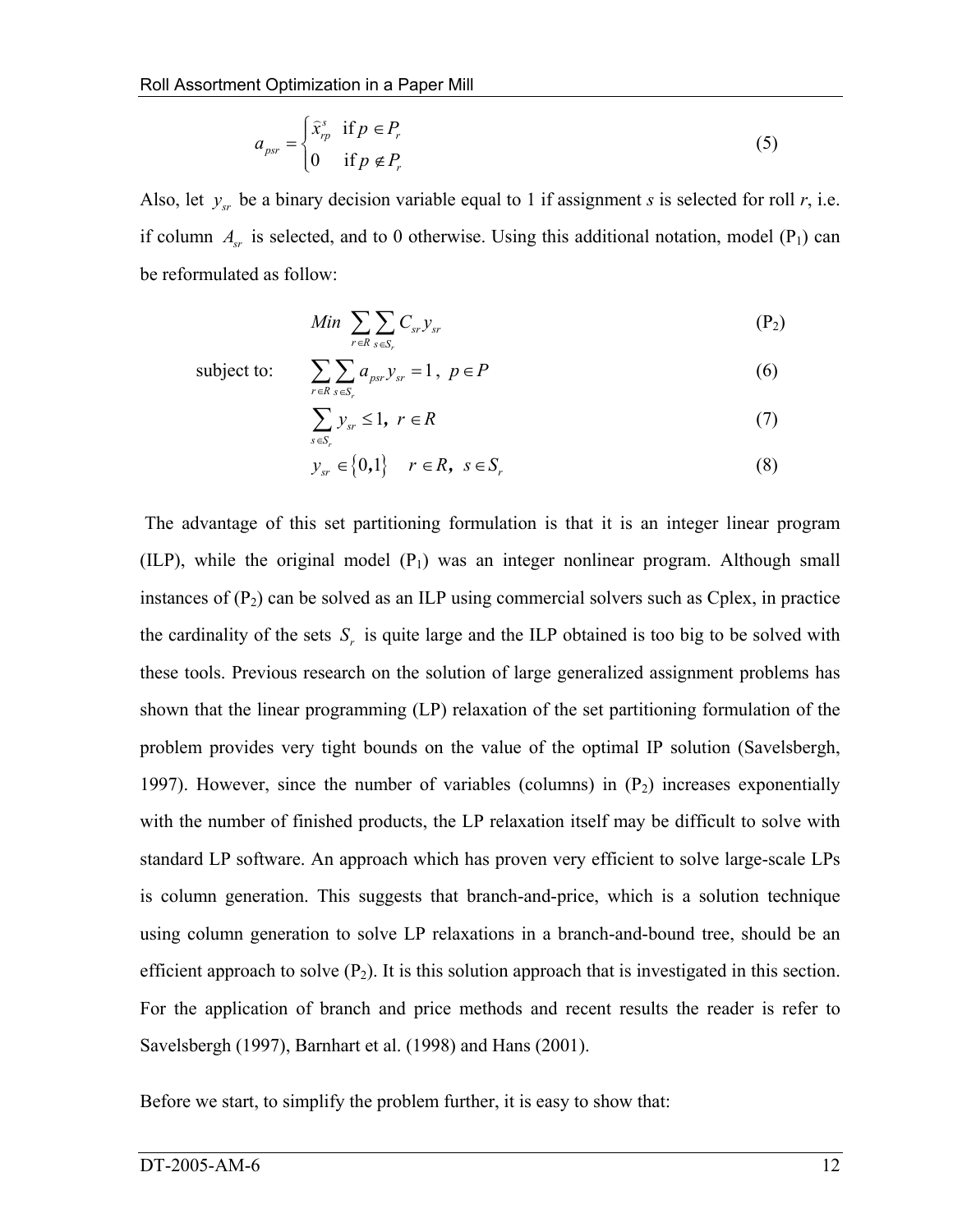**Proposition 1:** The optimal solution of the relaxed program

Min 
$$
\sum_{r \in R} \sum_{s \in S_r} C_{sr} y_{sr}
$$
 s.t.  $\sum_{r \in R} \sum_{s \in S_r} a_{psr} y_{sr} = 1$ ,  $p \in P$ ;  $y_{sr} \in \{0,1\}$ ,  $r \in R$ ,  $s \in S_r$  (P<sub>3</sub>)

does not contain more than one column associated with any  $S_r$ .

Proposition 1 implies that it is sufficient to solve  $(P_3)$  to obtain the optimal roll assortment and assignments. In what follows, the linear programming relaxation of  $(P_3)$  is denoted by  $LP(P_3)$ . In order to solve  $(P_3)$ , we propose to start by solving  $LP(P_3)$  with a column generation procedure. A recent review of advances in column generation is found in Lübbecke and Desrosiers (2004). When  $LP(P_3)$  is solved by column generation, instead of calculating reduced costs explicitly for all the columns  $A_{sr}$ ,  $r \in R$ ,  $s \in S_r$  of the *master problem* LP(P<sub>3</sub>) in the simplex method, we solve *restricted master problems* based on adequately selected small subsets  $S'_r \subseteq S_r$  of columns for each roll *r* and, at each iteration of the procedure, we compute the reduced costs of the columns  $A_{sr}$ ,  $r \in R$ ,  $s \in S_r$  implicitly. The restricted master problem to solve at each iteration is:

Min 
$$
\sum_{r \in R} \sum_{s \in S'_r} C_{sr} y_{sr}
$$
 s.t.  $\sum_{r \in R} \sum_{s \in S'_r} a_{psr} y_{sr} = 1$ ,  $p \in P$ ;  $y_{sr} \ge 0$ ,  $r \in R$ ,  $s \in S'_r$  (RMP)

Assuming that we have a feasible solution, let  $y^*_{s_r}$ ,  $r \in R$ ,  $s \in S'_r$ , and  $u_p$ ,  $p \in P$ , be the primal and dual optimal solutions of (RMP), respectively. Since, for each variable  $y_{sr}$ , the cost coefficient  $C_{sr}$  can be computed with  $C_r(x_r^s)$ , where  $x_r^s$  is the assignment vector embedded in column  $A_{sr}$ , the *pricing problem* to solve to obtain the largest reduced cost is:

$$
c^* = \max_{r \in R} \{c_r^o\}; \ c_r^o = Max \left\{ \sum_{p \in P_r} u_p x_{rp} - C_r(x_r) \Big| x_{rp} \in \{0, 1\}, \ p \in P_r \right\}
$$
 (PP)

If  $c^* \leq 0$ , no reduced cost is positive and  $y^*_{sr}$ ,  $r \in R$ ,  $s \in S'_r$ , is the optimal solution of LP(P<sub>3</sub>). Otherwise, we add to (RMP) the column  $A_{sr}$  embedding the assignment vector  $\hat{x}_r^s$ found by solving (PP), and proceed to the next iteration of the procedure by re-optimizing the revised restricted master problem. Let's denote the sub-problem to solve to get  $c_r^{\circ}$  by (PP<sub>r</sub>).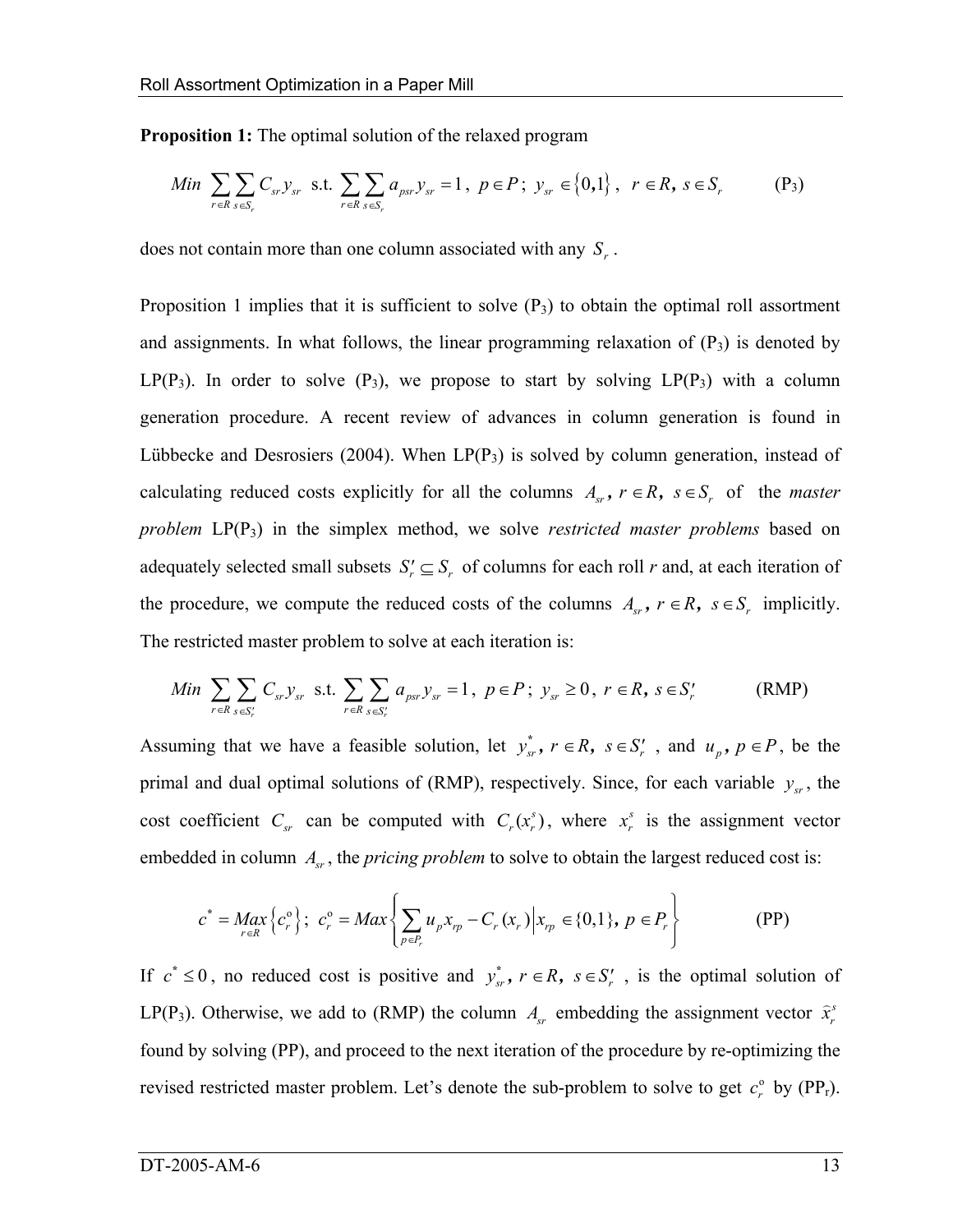To simplify the presentation,  $(PP_r)$  can be rewritten as follows:

$$
c_r^{\circ} = Max \ c_r(x_r) = \sum_{p \in P_r} b_{rp} x_{rp} - d_r \sqrt{\sum_{p \in P_r} g_{rp} x_{rp}}; x_{rp} \in \{0, 1\}, \ p \in P_r
$$
  
where  $b_{rp} = u_p - c_{rp} \mu_p$ ,  $d_r = h_r k_\alpha$  and  $g_{rp} = f_{rp}^2 \sigma_p^2$ . (PP<sub>r</sub>)

 $PP_r$  is an integer non-linear program but of smaller dimensions. Note that the size of  $PP_r$ depends on the cardinality of the set of finished products  $P_r$  and it is difficult to solve when *n<sub>r</sub>* is large. This motivated us to adopt a heuristic approach to solve the problem. Fortunately, for the column generation scheme to work, it is not necessary to select the column with the highest reduced cost; any column with a positive reduced cost will do. When the reduced cost used is not the highest, however, there is no guarantee that the optimal solution of  $LP(P_3)$  will be found.

Clearly, if the solution  $y^*_{sr}$ ,  $r \in R$ ,  $s \in S'_r$  obtained by this column generation procedure is integral, it is optimal for  $(P_3)$ . If it is not, however, we need to use a branch-and-bound procedure to obtain the optimal solution of  $(P_3)$ . In each node of the tree, a reduced version of problem (RMP) is solved using the column generation procedure. Branching occurs when no column price out to enter the basis and the LP solution is not integral. Three crucial issues must be examined in more dept to implement this solution approach: i) the method used to construct an initial feasible restricted master problem, ii) the algorithm proposed to solve the pricing problems, and iii) the branching strategy. The remainder of this section is devoted to these issues.

#### **4.1.1 Initial columns**

In order to start the column generation procedure, a column  $A<sub>1</sub>$  must be provided for each parent roll  $r \in R$ . Also, the problem (RMP) defined by these initial columns must have a feasible solution to ensure that proper dual information is passed to the pricing problem. Appropriate initial columns can be obtained by first finding a feasible solution to problem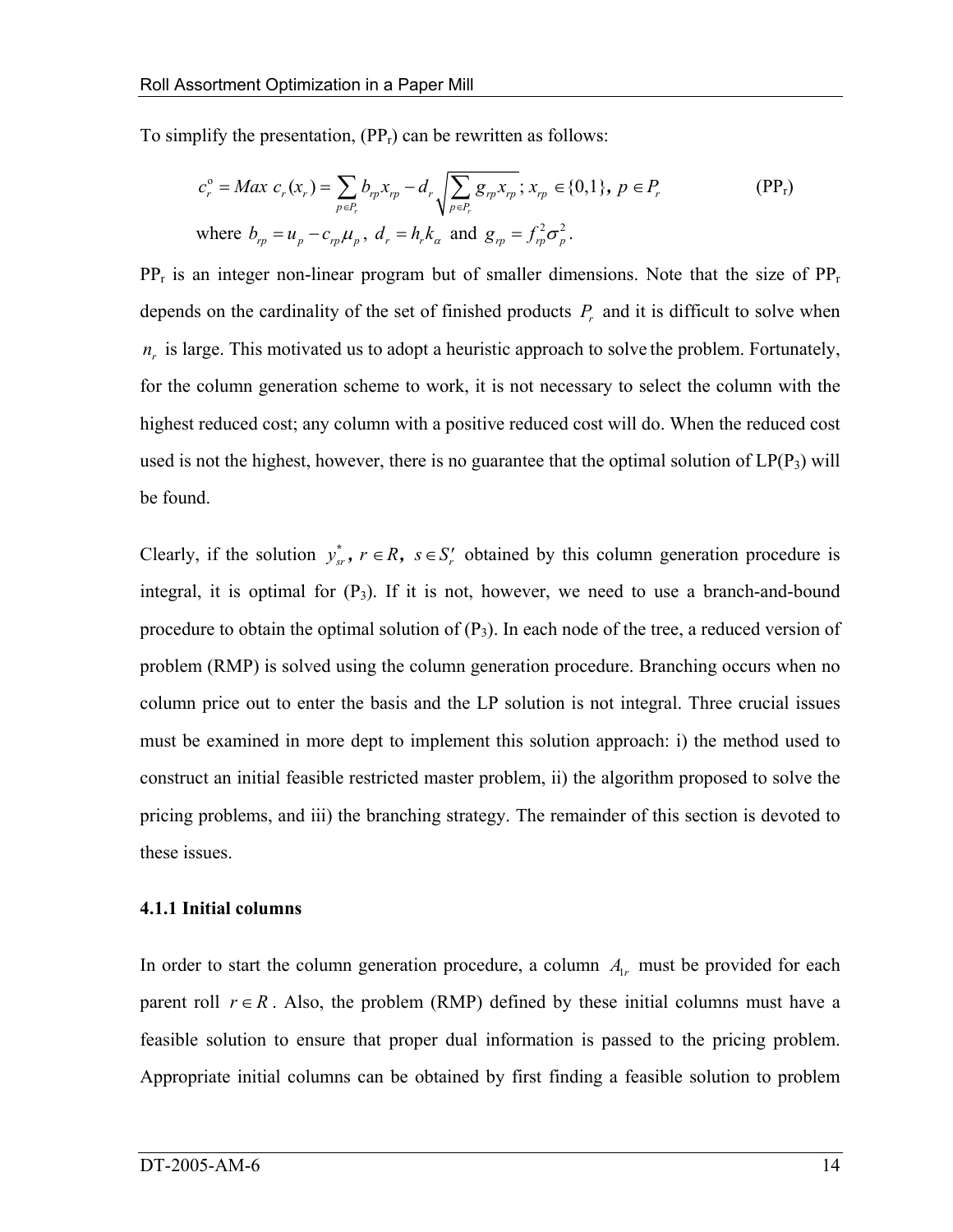$(P_1)$ , and then by identifying the columns corresponding to this solution in  $(P_3)$ . An easy way to find a feasible solution to  $(P_1)$  is to neglect the non linear part of its objective function, and to solve the resulting linear 0-1 programming problem. This new problem can be decomposed into the following *n* small problems:

Min 
$$
\sum_{r \in R_p} c_{rp} \mu_p x_{rp}
$$
 s.t.  $\sum_{r \in R_p} x_{rp} = 1$ ;  $x_{rp} \in \{0,1\}$ ,  $r \in R_p$   $P(p)$ 

Problem P(*p*) is trivial to solve by finding the parent roll  $r \in R$ <sub>*p*</sub> which has the smallest objective function value. Let  $\hat{x}_r^1$  be the assignment vector for roll  $r \in R$  required to construct initial column  $A<sub>1</sub>*r*$  with (5). The required vectors are obtained with the following procedure.

Initialization heuristic:

\n1. Find 
$$
r_p^* = \text{Min} \{c_{rp}, r \in R_p\}
$$
 for all  $p \in P$ .

\n2. Set  $\hat{x}_{rp}^1 = \begin{cases} 1 & \text{if } r = r_p^* \\ 0 & \text{otherwise} \end{cases}$ ,  $p \in P$ ,  $r \in R_p$ .

#### **4.1.2 Heuristic for the pricing sub-problem**

Program  $(PP_r)$  is a convex integer maximization problem difficult to solve to optimality. In this sub-section, we develop an efficient heuristic which is able to find an optimal solution in most of the cases. To simplify the notation, we drop the index *r* in this section. Hence, the problem to solve is the following:

$$
c^{\circ} = Max \ c(x) = \sum_{p \in P} b_p x_p - d \sqrt{\sum_{p \in P} g_p x_p}, \ x_p \in \{0,1\}, p \in P
$$
 (PP')

where *d* and  $g_p$ ,  $p \in P$ , are positive coefficients, but where  $b_p$ ,  $p \in P$ , can take any value. Consequently, depending on the value of the  $b_p$ 's,  $c^{\circ}$  could be non-positive, in which case no new interesting column can be obtained by solving (PP'). Also, for  $c^{\circ}$  to be positive, at least one *b<sub>p</sub>* must be positive. For a given *x*, the function *c(x)* has the form  $c(g,b) = -d\sqrt{g} + b$ , where  $g = \sum_{p \in P} g_p x_p$  and  $b = \sum_{p \in P} b_p x_p$ , i.e. where *g* and *b* can take a finite set of values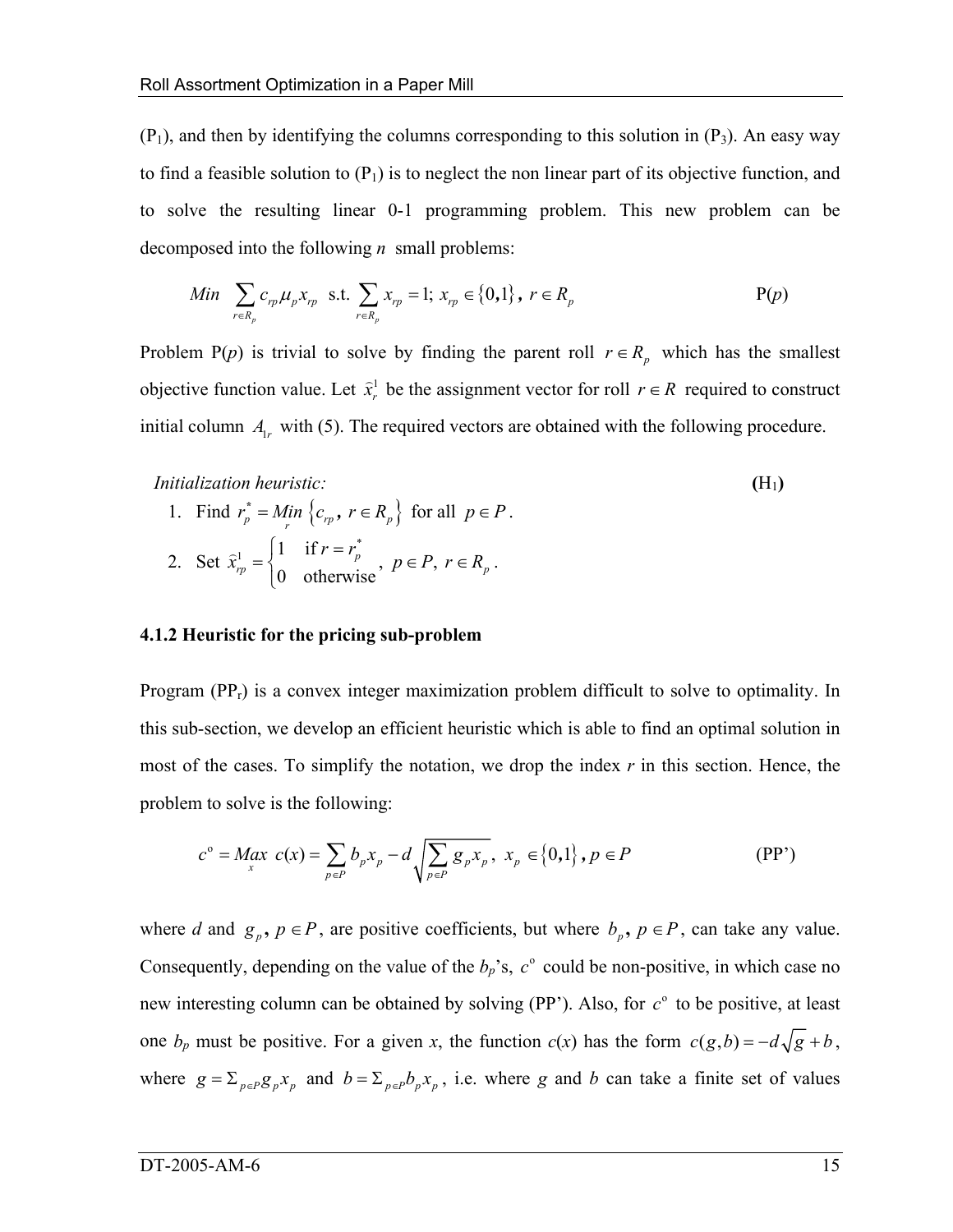depending on *x*. In order to explain our pricing heuristic some properties of this function must first be derived.

**Proposition 2:** Let  $c(g,b) = -d\sqrt{g} + b$ , where  $g \ge 0$  and *d* is a positive number. The following statements are true:

1. If  $c(g^*,b^*) \ge 0$ , then  $c(g+g^*,b+b^*) \ge c(g,b)$ . 2. If  $c(g^*, b^*) < 0$  and  $2d\sqrt{g} \geq (d^2g^*/b^*) - b^*$ ,  $b^* \geq 0$ , then  $c(g + g^*, b + b^*) \geq c(g, b)$ . 3. If  $c(g^*, b^*)$  < 0,  $b^* \le 0$  then  $c(g + g^*, b + b^*) \le c(g, b)$ . 4. If  $c(g_1, b_1) = c(g_2, b_2)$ ,  $b_1 \leq b_2$  then  $c(g + g_1, b + b_1) \leq c(g + g_2, b + b_2)$ .

**Proof**: See the appendix.

Proposition 2 implies that if one wanted to construct a solution vector *x* maximizing  $c(x)$  by sequentially setting the  $x_p$ 's equal to 1 until the value of  $c(x)$  cannot be increased anymore, one should start with the products *p* having the largest  $F_p = b_p - d\sqrt{g_p}$ ,  $p \in P_r$ . Let  $B(j)$ ,  $j = 1,...,n$ , be the list, of length  $n = |P|$ , of product indexes sorted, first, in decreasing order of  $F_p = b_p - d\sqrt{g_p}$ ,  $p \in P$  (i.e. such that  $F_{B(j)} \ge F_{B(j+1)}$ ), and second, in case of ties, in decreasing order of  $b_p$ 's (i.e. such that  $b_{B(j)} \ge b_{B(j+1)}$ ). Also, for the first *k* terms of that list, define  $b(k) = \sum_{j=1}^{k} b_{B(j)}$  $b(k) = \sum_{j=1}^{k} b_{B(j)}$  and  $g(k) = \sum_{j=1}^{k} g_{B(j)}$ . Given this, the following proposition is true.

**Proposition 3:** If 
$$
b(k)+b_{B(k+1)}-d\sqrt{g(k)+g_{B(k+1)}} \le b(k)-d\sqrt{g(k)}
$$
, then  
 $b(k)+b_{B(k+2)}-d\sqrt{g(k)+g_{B(k+2)}} \le b(k)-d\sqrt{g(k)}$  when  $g_{B(k+2)} \le g_{B(k+1)}$ .

**Proof**: See the appendix.

Proposition 2 and Proposition 3 help us to develop an algorithm to generate a column by sequentially including products which at least guarantees to improve the reduced cost. The algorithm defines a subset,  $K \subseteq \{1, ..., j, ..., n\}$ , of the product index list, which identifies the elements  $B(j)$  of the assignment vector *x* to set to 1. At the termination, if *K* is empty, then there is no column which can price out the columns in the current basic solution of (RPM).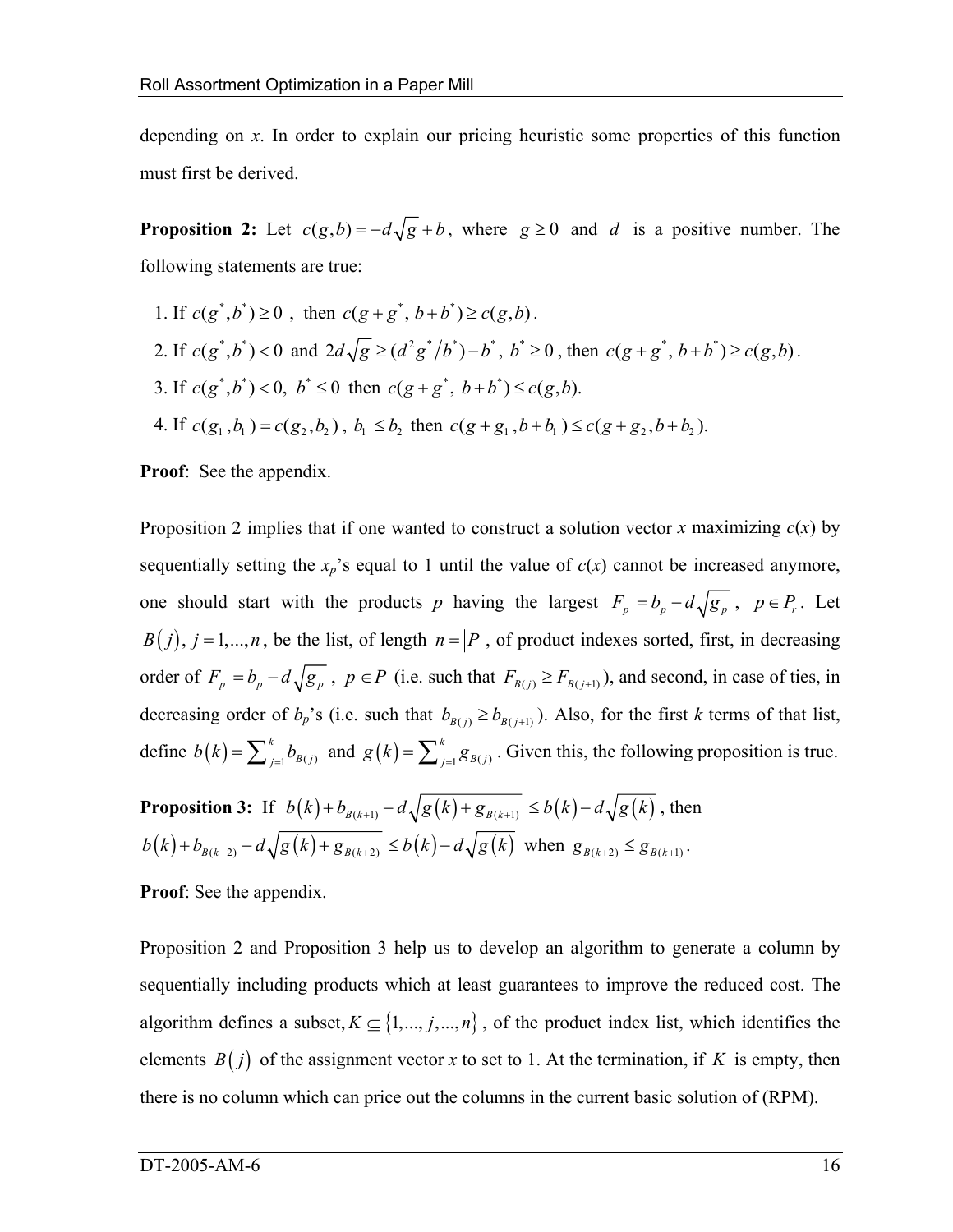*Pricing heuristic:* (H<sub>2</sub>)

- 1. Set  $K = \emptyset$ ,  $i = 1$  and  $c^{\circ} = -\infty$ .
- 2. Construct the list of indexes  $B(j)$ ,  $j = 1,...,n$ , by sorting the product indexes in decreasing order of  $F_p = b_p - d\sqrt{g_p}$  and  $b_p$ .

3. While 
$$
i \notin K
$$
 and  $\sum_{k \in K} b_{B(k)} + b_{B(i)} - d \sqrt{\sum_{k \in K} g_{B(k)} + g_{B(i)}} \ge c^{\circ}$ , do  
\n
$$
K = K \cup \{i\}.
$$
\n
$$
c^{\circ} = \sum_{k \in K} b_{B(k)} - d \sqrt{\sum_{k \in K} g_{B(k)}}.
$$
\n
$$
i = i + 1.
$$
\nEndWhile.  
\n4 For  $i = i + 1$  and  $\circ$ 

4. For 
$$
j = i + 1, ..., n
$$
, do.

If 
$$
g_{B(j)} > g_{B(i)}
$$
 and  $j \notin K$  and  $\sum_{k \in K} b_{B(k)} + b_{B(j)} - d \sqrt{\sum_{k \in K} g_{B(k)} + g_{B(j)}} \ge c^{\circ}$ , then  
\n
$$
K = K \cup \{j\}.
$$
\n
$$
c^{\circ} = \sum_{k \in K} b_{B(k)} - d \sqrt{\sum_{k \in K} g_{B(k)}}.
$$
\nGo to 3.

EndFor.

6. Set 
$$
x_{B(j)} = \begin{cases} 1 & j \in K \\ 0 & j \notin K \end{cases}
$$
,  $j = 1, ..., n$ .

We tested  $(H<sub>2</sub>)$  on several randomly generated problems. To find the optimal solution to the problem instances we enumerated all the possible solutions. Since complete enumeration is exponential  $(2^n)$  possible solutions) we restricted ourselves to  $n=10$  products problems. We solved 1,000 randomly generated instances and found only one instance where  $(H<sub>2</sub>)$  did not reach the optimal solution. Although the same performance can not be guaranteed for large instances, it appears that using our pricing heuristics leads to the optimal solution in most cases.

#### **4.1.3 Branching strategy**

As indicated previously, the optimal solution of problem  $LP(P_3)$  may contain several fractional variables, in which case we need to use a branch and price procedure to find the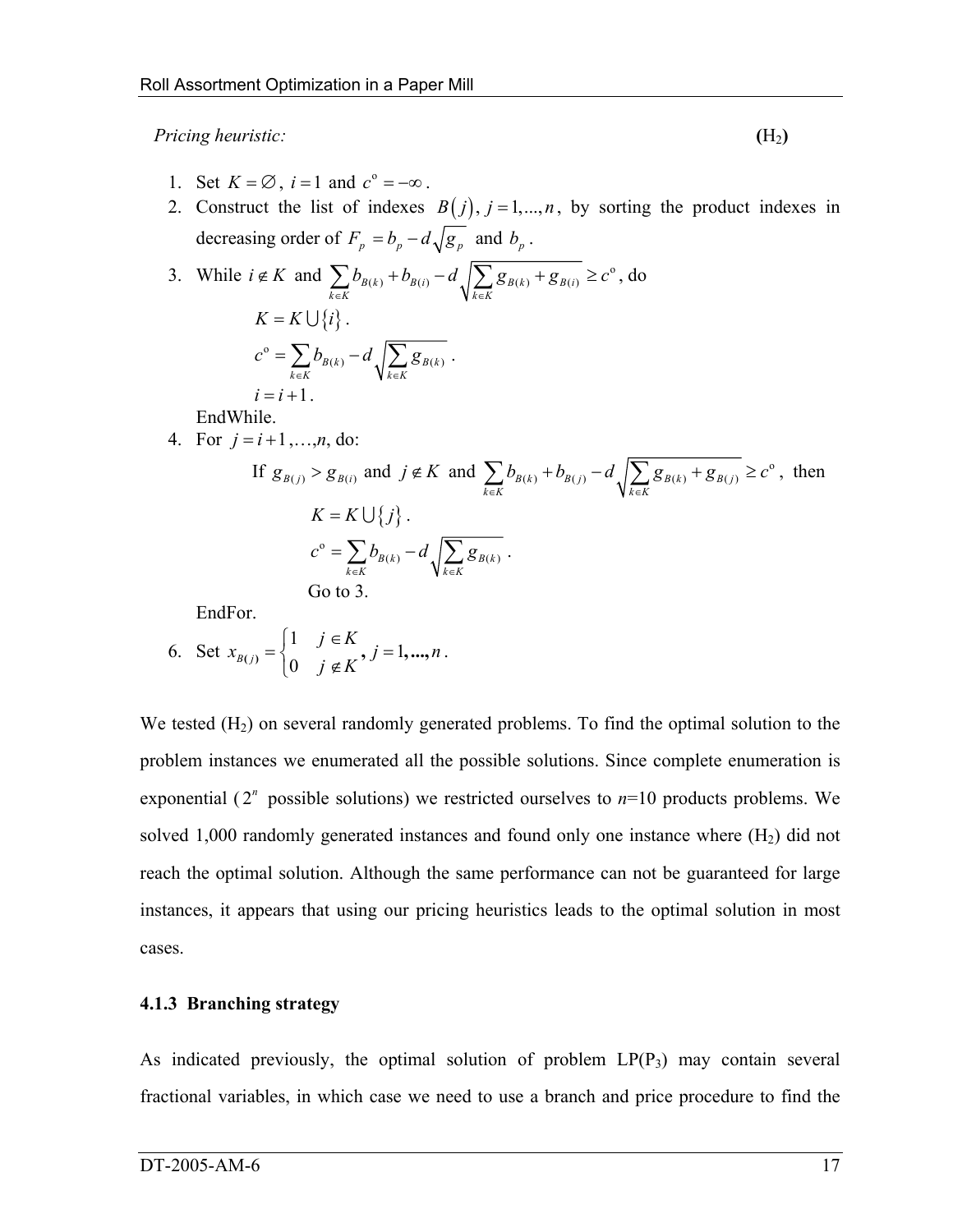optimal solution of  $(P_3)$ . Furthermore, the rounding of the solution obtained for a given node of the B&P tree may not give a feasible solution. In this case it is mandatory to generate new columns to get a feasible solution. If any decision variable is fractional, then at least two finished products are allocated to at least two different parent rolls. Two branching strategies can be adopted in this context. The first one selects a product assigned to two or more parent rolls and assigns it to one of these parent roll, for the left branch, and avoids it for the right branch. The second strategy assigns a subset of products to the same parent roll, for the left branch, and avoids this subset of products for the right branch. Every time a pricing problem is solved for a given node of the B&P tree, one has to check if it violates these product assignment restrictions. If they do, revised columns are generated by altering the product assignments. Since the later branching strategy assigns several products to a parent roll, it turns outs that we get a feasible solution very quickly and thus an integer bound. The disadvantage of this strategy, however, is that when the columns generated by the pricing problems are not valid for the right branch, we need to generate  $2<sup>nd</sup>$ ,  $3<sup>rd</sup>$ ... best combinations (in terms of reduced price) to find a good valid column. In our implementation we use a mixed strategy: we select the column with the highest fractional value and we fix at most two products in this column for the left branch, and make sure that they are not present together in the right branch. Finally, we use depth first search in our implementation.

#### **4.2 Marginal cost heuristic**

Although the column generation approach proposed gives very good results, as will be shown in the next section, it is difficult to implement. This motivated us to develop a simple and fast heuristic which could be easily implemented, and to investigate the quality of the solution it provides. The solution method elaborated is a greedy heuristics which starts with a feasible solution and improves it gradually. At each iteration, new solutions in the neighborhoods of the current best solution are constructed by switching assignment arcs, and their cost is computed to select the best one. To get an initial feasible solution we use the initialization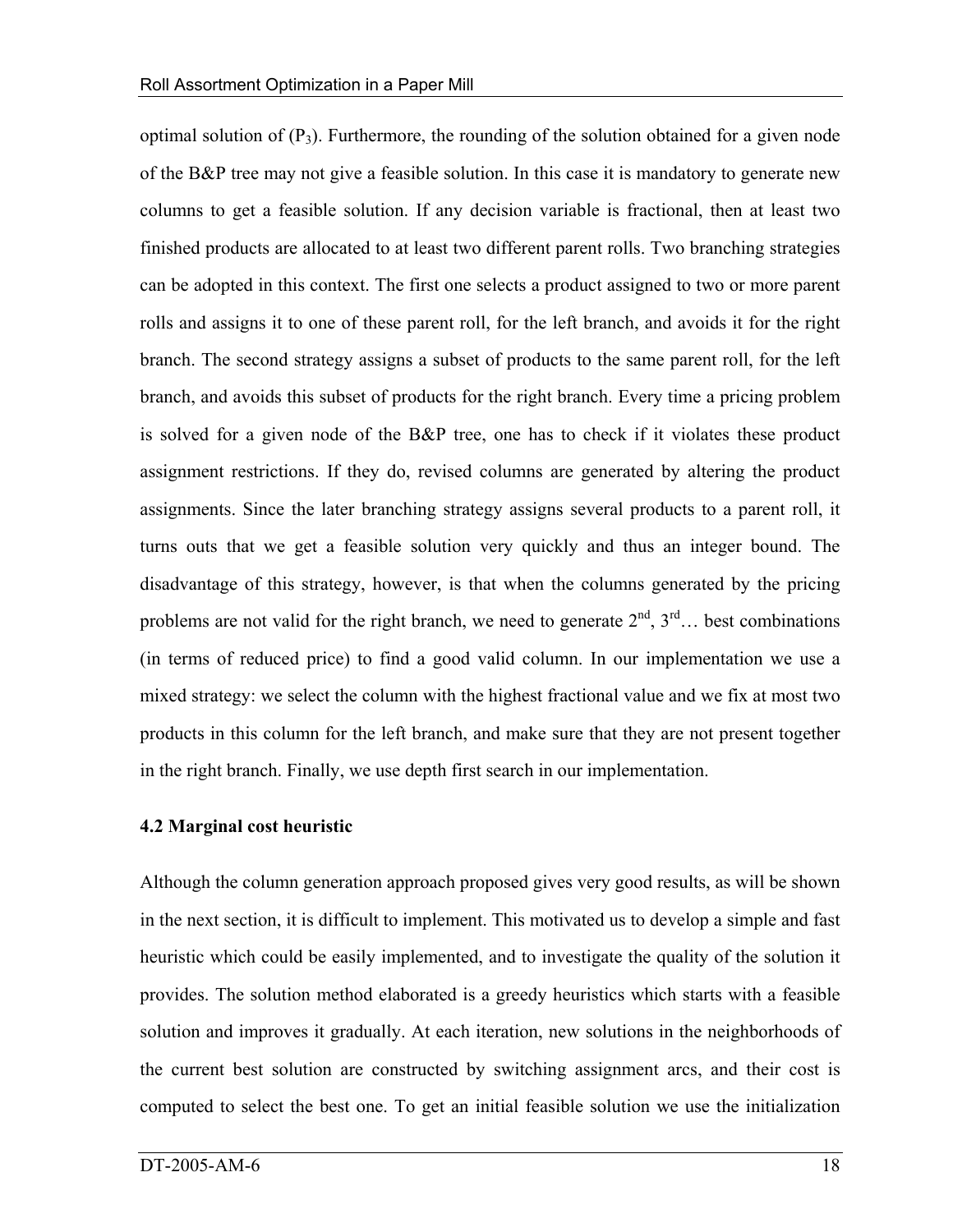heuristic  $(H_1)$  presented in section 4.1.1. The algorithm stops when no improved solution is found.

Let  $\hat{x}_r^i$ ,  $r \in R$ , be the feasible solution obtained at the *i*<sup>th</sup> iteration of the algorithm and let  $(\hat{x}_{r}^{i})$  $C_{ir} = \sum_{r \in R} C_r(\hat{x}_r^i)$  be the cost of this solution. The detailed algorithm follows.

 *Marginal cost heuristic:* **(**H3**)** 

- 
- 1. Set  $i = 1$ , construct  $\hat{x}_r^1$ ,  $r \in R$ , with heuristic H<sub>1</sub>, compute  $C_{1r}$  and set  $C_{\min} = C_{1r}$ .
- 2. Define solution *i* arc set  $X^i = \{(r, p) | \hat{x}_{r_p}^i = 1, r \in R, p \in P_r \}$  and set  $j = 0$ .
- 3. For all  $(r, p) \in X^i$ , do: For all  $r' \in R \setminus r$  do: Set  $j = j + 1$  and define  $\hat{x}_r^{i(j)} = \hat{x}_r^i$ ,  $r \in R$ . Replace arc  $(r, p)$  by arc  $(r^{\prime}, p)$ , i.e. set  $\hat{x}_{rp}^{i(j)} = 0$ ,  $\hat{x}_{rp}^{i(j)} = 1$ . If  $\sum_{r \in R} C_r(\hat{x}_r^{i(j)}) < C_{\min}$  $\sum_{r \in R} C_r(\hat{x}_r^{i(j)}) < C_{\min}$  then  $j_{\min} = j$  and  $C_{\min} = \sum_{r \in R} C_r(\hat{x}_r^{i(j)})$  $C_{\min} = \sum_{r \in R} C_r(\hat{x}_r^{i(j)})$ .

Enddo.

Enddo.

4. If  $C_{\min} < C_i$  then set  $i = i+1$ ,  $C_{ir} = C_{\min}$ ,  $\hat{x}_r^i = \hat{x}_r^{i-1(j_{\min})}$ ,  $r \in R$ , and go to step 2. Else, stop.

Note that heuristic  $(H_3)$  can be used instead of  $(H_1)$  to initiate the column generation procedure. Also, the solution obtained provides an upper-bound on the value of the optimal solution which can be used to improve the branching process of the B&P algorithm.

### **5. Experimental Testing**

In this section we present two sets of numerical experiments performed to test the performances of our solution methods. The Branch and Price algorithm was implemented with VC++.net and CPLEX 9.0 and the experiments were run on a 1.8 Ghz computer with 512 MB of RAM. In the first set of experiments, we solved real problems using data from one of the largest fine paper mill in North-America, and we calculated overall gains over the managerial rule used by the company decision-makers. We used one year sales data for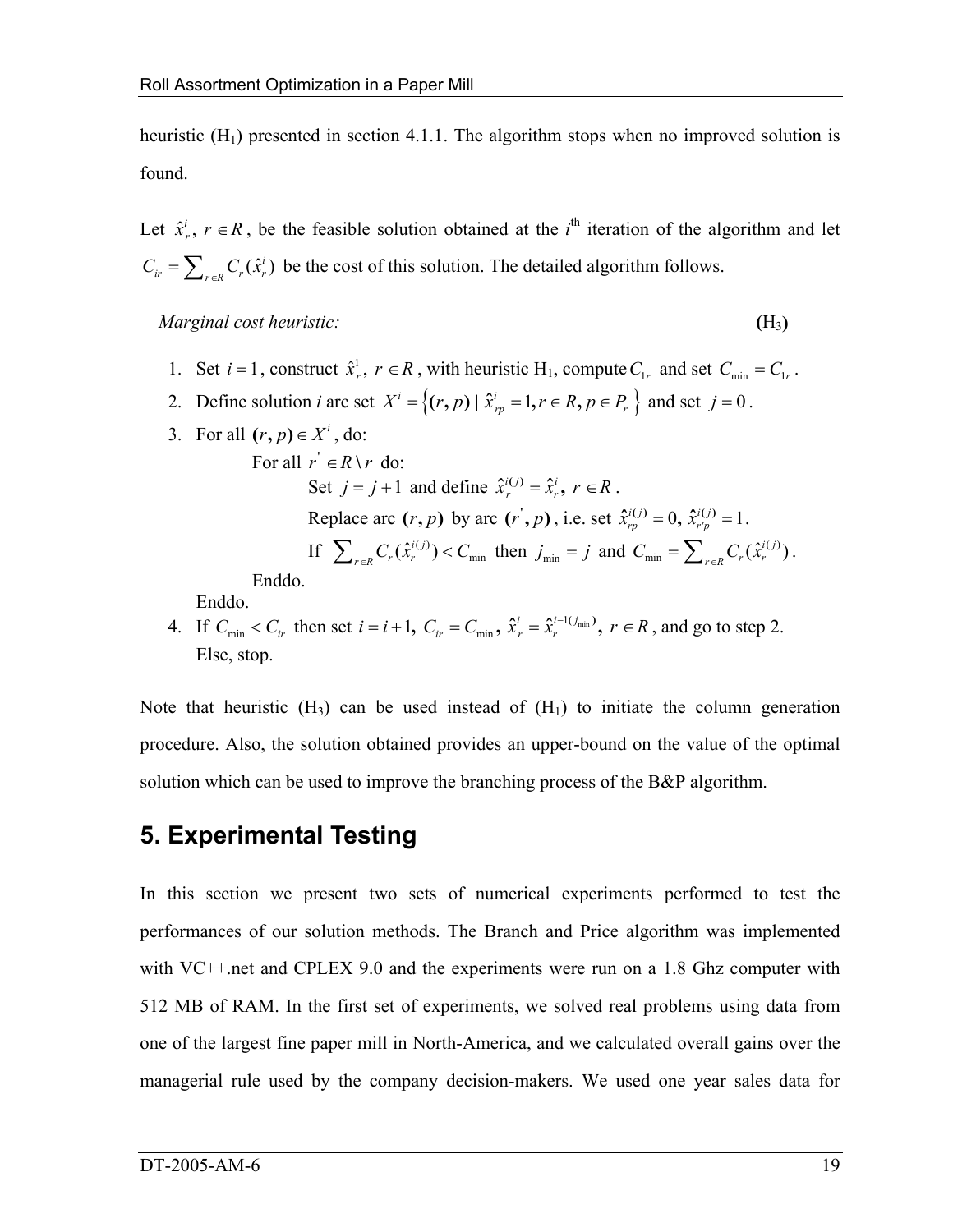different finished products, and found the optimal parent roll assortment with our B&P algorithm, for each paper grade produced by the mill. The results obtained are summarized in Table 1. The use of our approach reduces the number of rolls in the mill assortments from 75 to 53. This yields a 29.34 % reduction in inventory holding costs and a 1.72% reduction in trim loss costs. It is interesting to note that the mill managers had traditionally concentrated their efforts on trim loss reduction, and that they were not considering inventory holding costs in their roll assortment decisions. Our results show that the use of our algorithm gives comparable results in terms of trim loss but with considerable savings in inventory holding costs.

| Paper                       | Problem size   | Number of rolls in | Processing time |
|-----------------------------|----------------|--------------------|-----------------|
| grade                       | $(R \times P)$ | optimal assortment | in seconds      |
|                             | $9 \times 4$   |                    |                 |
| $\mathcal{D}_{\mathcal{A}}$ | $10 \times 4$  |                    |                 |
| $\mathbf{c}$                | $12 \times 11$ |                    | 23              |
|                             | $55 \times 28$ |                    | 12              |
|                             | $32 \times 18$ |                    | 24              |
|                             | $61 \times 28$ |                    | 24              |
|                             | $53 \times 36$ |                    |                 |

**Table 1: Roll Assortment Optimization Problems for Different Paper Grades** 

In the second set of experiments, we solved different instances of the problem, using randomly generated data, to compare the performances of the marginal cost heuristic  $(H_3)$ and of the B&P algorithm, when  $(H_3)$  is used to initialize the procedure and to calculate an upper-bound. Twenty two different problem sizes were considered and, for each of them, 25 problem instances were solved using the two solution methods. The percentage cost difference and computing time difference between the solutions given by the two methods were calculated. The mean and standard deviation of the percentage cost difference, and the mean difference in computing times, are presented in Table 2. The gains presented are calculated as follows: Percentage gain =  $100*(B\&P \text{ time} - H, \text{ time})/B\&P \text{ time}$ ). The last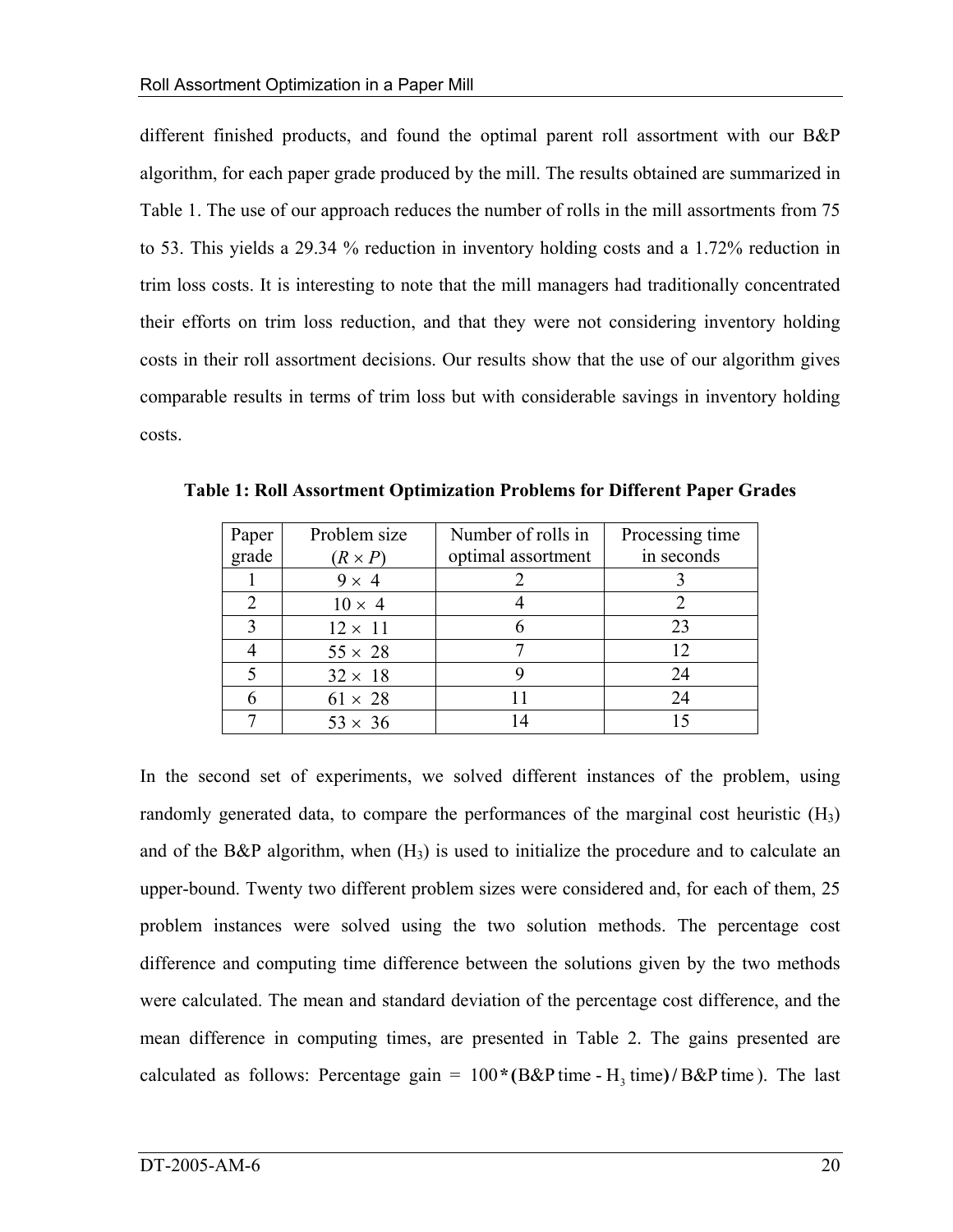column of Table 3 provides the averaged number of nodes which had to be explored in the B&P algorithm to get the solution. For the 25 instances of the largest problems solved (60  $\times$ 40), the computation times of the marginal cost heuristic were in the [1.56, 2.57] seconds range, with an average of 1.93 seconds. For the B&P algorithm, they were in the [7.0, 140.9] seconds range with an average of 40.28 seconds. Note, that these problems were also solved by initiating the B&P algorithm with heuristic  $(H_1)$  instead of  $(H_3)$ . It was found that using (H3) gives computing times which are 56% lower, on the average.

|                | Problem        | Mean percentage     | Standard     | Processing time   | Nodes solved     |
|----------------|----------------|---------------------|--------------|-------------------|------------------|
|                | size           | difference (MPD)    | deviation of | gain of heuristic | (Average in      |
|                | $(R \times P)$ | $(H_3 - B\&P)/B\&P$ | <b>MPD</b>   | over $B\&P(\%)$   | nearest integer) |
| $\mathbf{1}$   | $5 \times 10$  | 0.132               | 0.50         | 92.20             | 3                |
| $\overline{2}$ | $5\times20$    | 0.23                | 0.54         | 95.74             | $\overline{3}$   |
| $\overline{3}$ | $6 \times 10$  | 0.080               | 0.27         | 84.31             | $\overline{3}$   |
| $\overline{4}$ | $6 \times 20$  | 0.221               | 0.48         | 92.52             | $\overline{4}$   |
| 5              | $7\times10$    | 0.14                | 0.53         | 84.15             | $\overline{3}$   |
| 6              | $7\times20$    | 0.43                | 0.79         | 92.07             | $\overline{4}$   |
| $\overline{7}$ | $8 \times 10$  | 0.20                | 0.74         | 89.25             | 3                |
| 8              | $8 \times 20$  | 0.557               | 0.85         | 95.02             | $\overline{4}$   |
| 9              | $9 \times 10$  | 0.33                | 0.91         | 93.59             | $\overline{3}$   |
| 10             | $9 \times 20$  | 0.94                | 1.70         | 93.59             | $\overline{4}$   |
| 11             | $10 \times 10$ | 0.46                | 1.07         | 89.72             | $\overline{3}$   |
| 12             | $10 \times 20$ | 1.00                | 1.15         | 93.49             | $\overline{5}$   |
| 13             | $20 \times 15$ | 7.31                | 5.46         | 90.17             | $\overline{4}$   |
| 14             | $20 \times 40$ | 7.36                | 5.15         | 94.19             | 6                |
| 15             | $30 \times 15$ | 10.0                | 8.14         | 83.21             | $\overline{4}$   |
| 16             | $30 \times 40$ | 12.19               | 7.42         | 91.28             | 10               |
| 17             | $40 \times 15$ | 10.62               | 9.52         | 79.04             | $\overline{4}$   |
| 18             | $40 \times 40$ | 14.83               | 10.83        | 90.60             | 9                |
| 19             | $50 \times 15$ | 11.62               | 11.38        | 78.53             | $\overline{4}$   |
| 20             | $50 \times 40$ | 12.74               | 9.52         | 85.97             | $\overline{7}$   |
| 21             | $60 \times 15$ | 8.11                | 8.21         | 76.66             | $\overline{4}$   |
| 22             | $60 \times 40$ | 14.24               | 10.66        | 87.74             | $\, 8$           |

**Table 2: Solution Methods Comparison**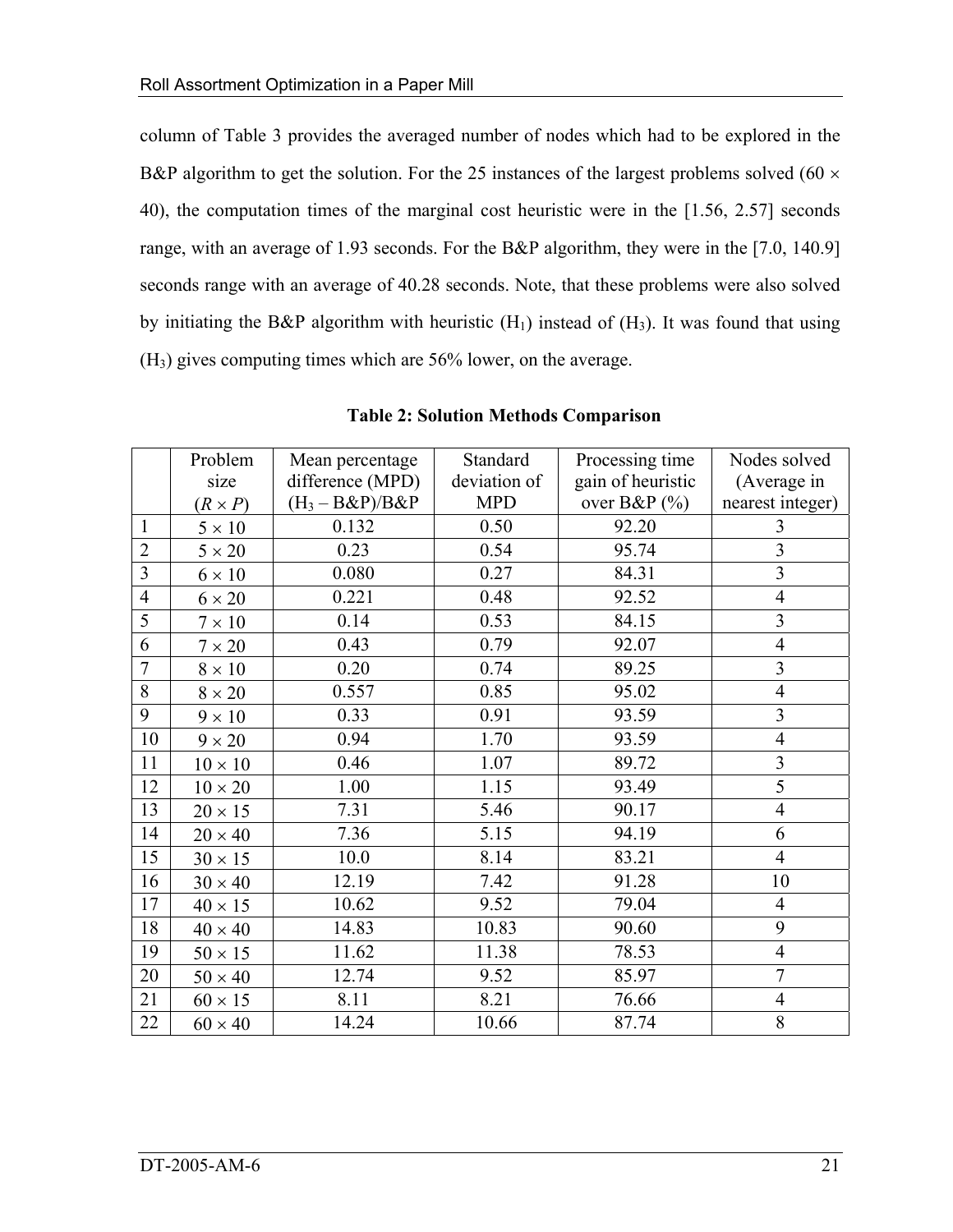Since, as discussed in section 4.1.2, pricing heuristic  $(H<sub>2</sub>)$  almost always gives an optimal solution to the pricing sub-problem, in most cases, the solution given by the B&P algorithm is optimal. On the other end, from the experiment results, we can observe that as the problem size increases the mean cost difference between the two solution methods increases. In other words, the marginal cost heuristic may not give consistent performances for very big problems. On the other hand, using the marginal cost heuristic in the B&P procedure significantly improves its efficiency for big instances of the problem. For the largest problem solved, 1390 nodes are explored when using  $(H<sub>1</sub>)$  in the B&P algorithm, but using the marginal cost heuristic solution as an upper bound brings this number down to 67 nodes. In most of the small instances, 3 nodes only, including the root node, must be explored to find the solution.

# **6. Concluding Remarks**

This paper proposes an optimization model and some efficient heuristics to find a parent roll assortment and assignments minimizing expected trim and inventory holding costs in a fine paper mill. The binary non-linear programming model proposed is an essential element of a sheet-to-order supply chain strategy, which is a very attractive alternative to the current order penetration point strategies used by paper companies. The branch and price solution approach proposed to solve a set-partitioning reformulation of the problem almost always gives the optimal roll assortment and assignments. The marginal cost heuristic proposed is much simpler to implement than the B&P algorithm, and much faster, but it gives solutions which are slightly more expensive, on average, for realistic size problems. However, given its simplicity, for the problem size encountered in the mills we have studied, it is a very attractive practical alternative. In fact, it is this algorithm that the company we were working with decided to implement.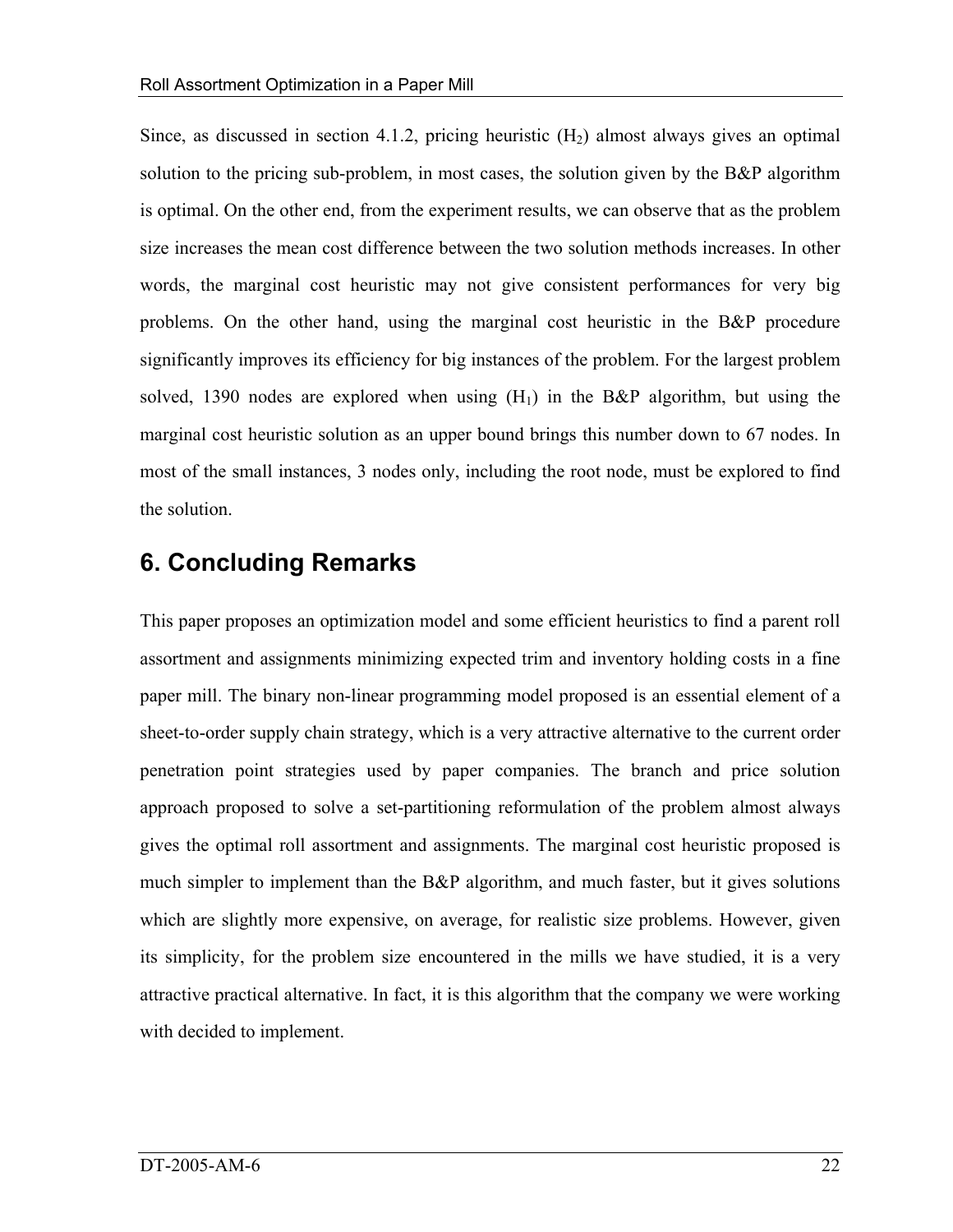### **References**

- [1] Barnhart, C., E, Johnson, G. Nemhauser, M. Savelsbergh and P. Vance (1998). Branchand-price: Column generation for solving huge integer programs, *Operations Research*  46(3), 316-329.
- [2] Correia, M. H., J. F. Oliveira and J. S. Ferreira (2004). Reel and sheet cutting at a paper mill, *Computer & Operations Research* 31, 1223-1243.
- [3] Dyckhoff, H. (1990). A typology of cutting and packing problems, *European Journal of Operational Research* 44(2), 145-159.
- [4] Goulimis, C. (1990). Optimal solutions to the cutting stock problem. *European Journal of Operational Research* 44(2), 197–208.
- [5] Hameri, A.-P. (1995). Efficient reel inventory control a trade-off between waste and inventory performance, *Paper and Timber* 77(8), 479-482.
- [6] Hameri, A.-P. and J. Nikkola (2001). Order penetration point in paper supply chains, *Paper and Timber* 83(4), 299-302.
- [7] Hans, E. (2001). *Resource loading by Branch-and-Price techniques*. Ph. D. thesis, Beta Research School for Operations Management and Logistics.
- [8] Keskinocak, P., F. Wu, R. Goodwin, S. Murthy, R. Akkiraju, S. Kumaran and A. Derebail (2002). Scheduling solutions for the paper industry. *Operations Research*  50(2), 249-259.
- [9] Kginaricha, E., R. Rubio, M.. Taksar and L. Wein (1998). A Dynamic Stochastic Stock-cutting Problem, *Operations Research*, 46(5), 690-701.
- [10] Lehtonen, J.-M. and J. Holmström (1998). Is just-in-time applicable in paper industry logistics?, *Supply Chain Management* 3(1), 21-32.
- [11] Lodi, A., S. Martello and M. Monaci (2002). Two-dimensional packing problems: A Survey, *European Journal of Operational Research* (141), 241-252.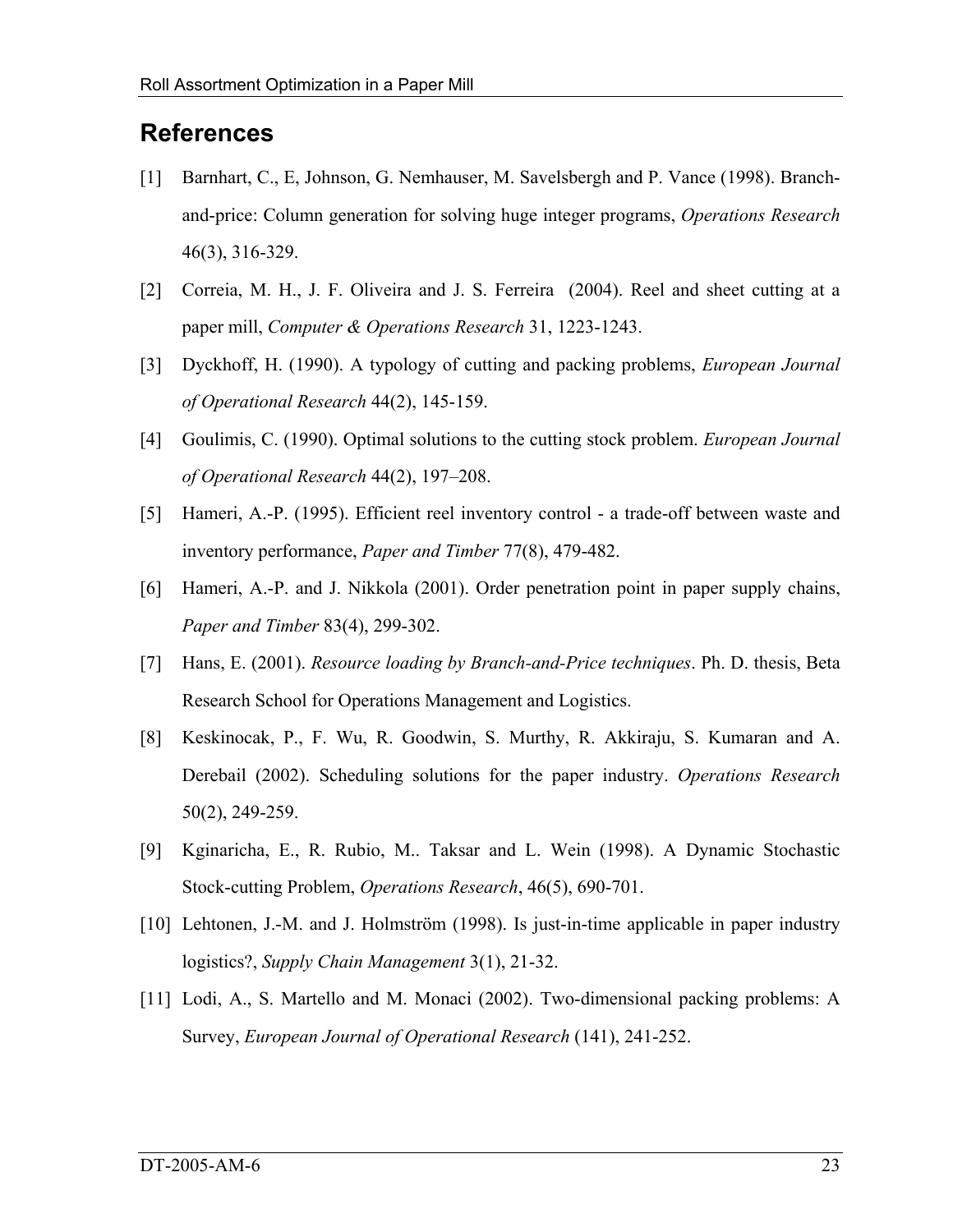- [12] Lübbecke, M. and J. Desrosiers (2004). Selected Topics in Column Generation, *Les Cahiers du GERAD* G–2002–64.
- [13] Savelsbergh, M. (1997). A Branch-and-Price Algorithm for the Generalized Assignment Problem, Operations Research 45(6), 831-841.
- [14] Sweeney, E. and R. W. Haessler (1990). One-dimensional cutting stock decisions for rolls with multiple quality grades*, European Journal of Operational Research* 44, 224- 231.
- [15] Silver, E., D. Pyke and R. Peterson (2003). *Inventory Management and Production Planning and Scheduling*, Wiley.
- [16] Rizk, N., A. Martel and S. D'Amours (2005). Multi-Item Dynamic Production-Distribution Planning in Process Industries with Divergent Finishing Stages, fortcomming in *Computers and Operations Research*.
- [17] Westerlund, T., I. Harjunkoski and J. Isaksson (1998). Solving a production optimization problem in a paper-converting mill with MILP, *Computers and Chemical Engineering*, 22(4/5), 563-570.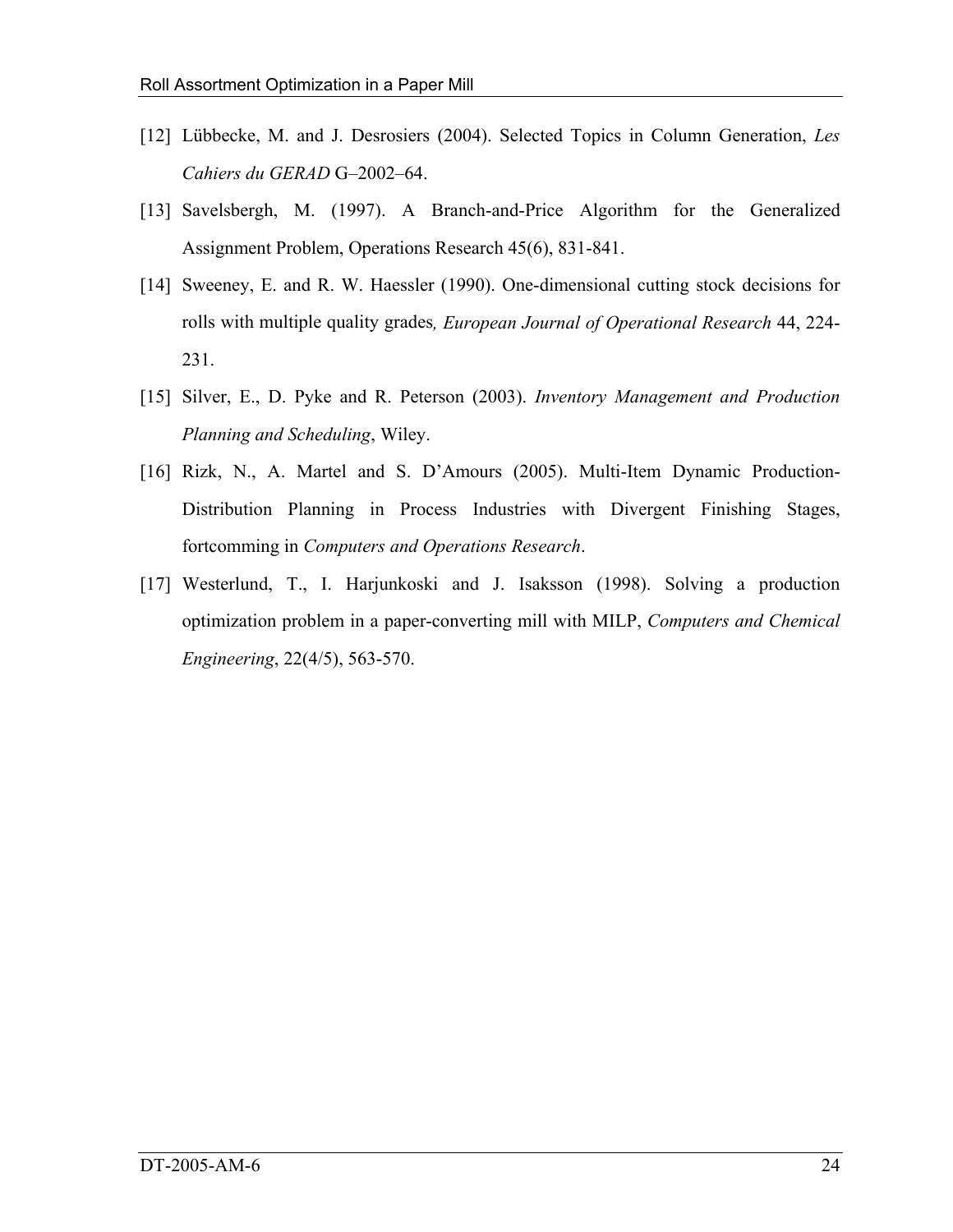#### **Appendix: Proof of Propositions**

#### **Proof of Proposition 2:**

1. Assume  $b^* - d\sqrt{g^*} \ge 0$  and  $c(g + g^*, b + b^*) \le c(g, b)$ . Then,  $d\sqrt{g+g^*} - d\sqrt{g} \ge b^*$  (p1)

Since all  $g, g^*$  and *d* are non-negative,  $d\sqrt{g+g^*} - d\sqrt{g} = \overline{\omega} \ge 0$ , and  $d\sqrt{g+g^*} = \varpi + d\sqrt{g}$ . The square of this expression gives the following:  $d^{2}(g+g^{*}) = \varpi^{2} + d^{2}g + 2\varpi d\sqrt{g}$ , or  $d^{2}g^{*} = \varpi^{2} + 2\varpi d\sqrt{g}$ . Consequently,  $d\sqrt{g^*} \ge \varpi$  and, from (p1),  $d\sqrt{g^*} \ge d\sqrt{g+g^*} - d\sqrt{g} \ge b^*$ . This implies that  $d\sqrt{g^*} \ge b^*$ , which contradicts our original assumption.

2. Assume  $2d\sqrt{g} \geq (d^2g^*/b^*) - b^*$  is true. Since  $b^* \geq 0$ , rearranging terms, we obtain:

$$
d^2g^* \le (b^*)^2 + 2db^* \sqrt{g} .
$$

Dividing by  $d^2$ , adding g on both sides, and taking the square root, we get:

$$
\sqrt{g+g}^* \le \sqrt{g} + \frac{b^*}{d} ,
$$

which implies that  $-d\sqrt{g+g^*}+b^* \geq -d\sqrt{g}$ . Adding *b* on both sides we have:

$$
c(g+g^*,b+b^*) \geq c(g,b).
$$

- 3. Let us assume  $c(g + g^*, b + b^*) \leq c(g, b)$  is true. Then,  $d\sqrt{g + g^*} d\sqrt{g} \geq b^*$ . Since both *g* and  $g^*$  are positive, this implies that  $d\sqrt{g} + d\sqrt{g^*} - d\sqrt{g} > b^*$ , an thus that  $c(g^*,b^*)$  < 0.
- 4. When  $c(g_1 + b_1) = c(g_2 + b_2)$  and  $b_2 \ge b_1$ , we have  $-d\sqrt{g_1} + b_1 = -d\sqrt{g_2} + b_2$  and thus:

$$
b_2 - b_1 = d(\sqrt{g_2} - \sqrt{g_1}) \ge 0
$$
 (p2)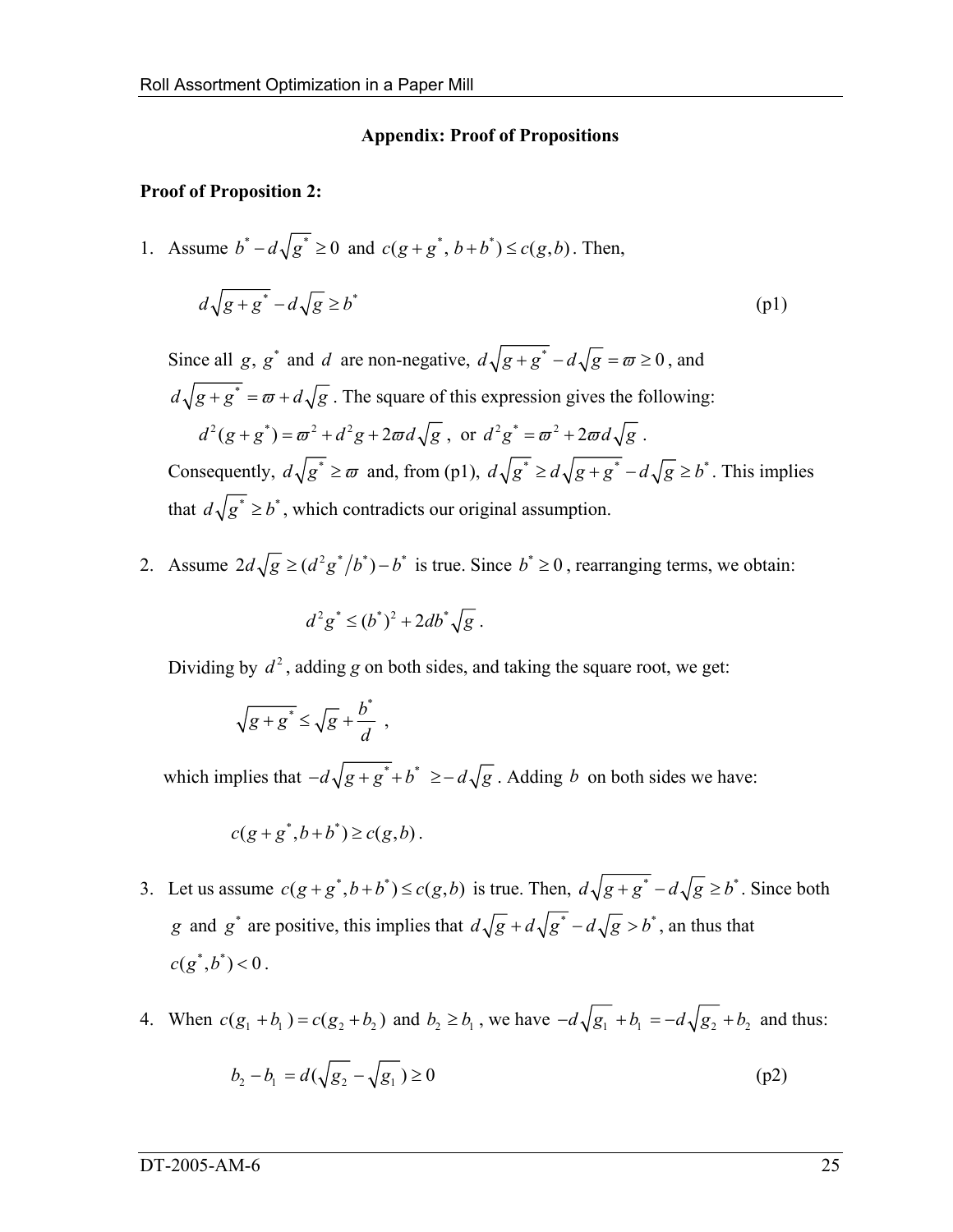which implies that  $g_2 \ge g_1$ . Now assume that  $c(g+g_1, b+b_1)-c(g+g_2, b+b_2)=\delta$ , i.e. that:

$$
-d\sqrt{g+g_1} + d\sqrt{g+g_2} + b_1 - b_2 = \delta
$$
 (p3)

Since  $g_2 \ge g_1$ , we can define  $\sigma \ge 0$  such that  $g_2 = g_1 + \sigma$ . Now for a given  $g_1$  and  $\sigma$ (p3) can be expressed as a function of *g* , i.e. we can define the function:

$$
f(g) = -d\sqrt{g + g_1} + d\sqrt{g + g_1 + \sigma} + d\sqrt{g_1} - d\sqrt{g_1 + \sigma}
$$

Differentiating  $f(g)$  w. r. t.  $g$ , we get:

$$
\frac{df}{dg} = \frac{\sqrt{g+g_1} - \sqrt{g+g_1+\sigma}}{2\sqrt{(g+g_1)(g+g_1+\sigma)}} d \le 0
$$

The above derivative shows that, for a positive  $g$ , function  $f(g)$  is strictly decreasing. For a given  $g_1$  and  $\sigma$ , the maximum value of  $f(g)$  is zero when  $g = 0$ . This implies that  $\delta \leq 0$  for a non-negative *g*.

This completes the proof. ■

#### **Proof of Proposition 3:**

Assume that  $g_{B(k+2)} \leq g_{B(k+1)}$  and that

$$
b(k) + b_{B(k+1)} - d\sqrt{g(k) + g_{(k+1)}} < b(k) - d\sqrt{g(k)}
$$
 (p4)

$$
b(k) + b_{B(k+2)} - d\sqrt{g(k) + g_{B(k+2)}} \ge b(k) - d\sqrt{g(k)}
$$
 (p5)

Since the list *B* is sorted in decreasing order of  $F_p$ 's, we have:

$$
b_{B(k+1)} - d\sqrt{g_{B(k+1)}} \ge b_{B(k+2)} - d\sqrt{g_{B(k+2)}}
$$
 (p6)

Subtracting  $d\sqrt{g_{B(k+1)}}$  and  $d\sqrt{g_{B(k+2)}}$  on both sides of (p4) and p(5), respectively, we have: